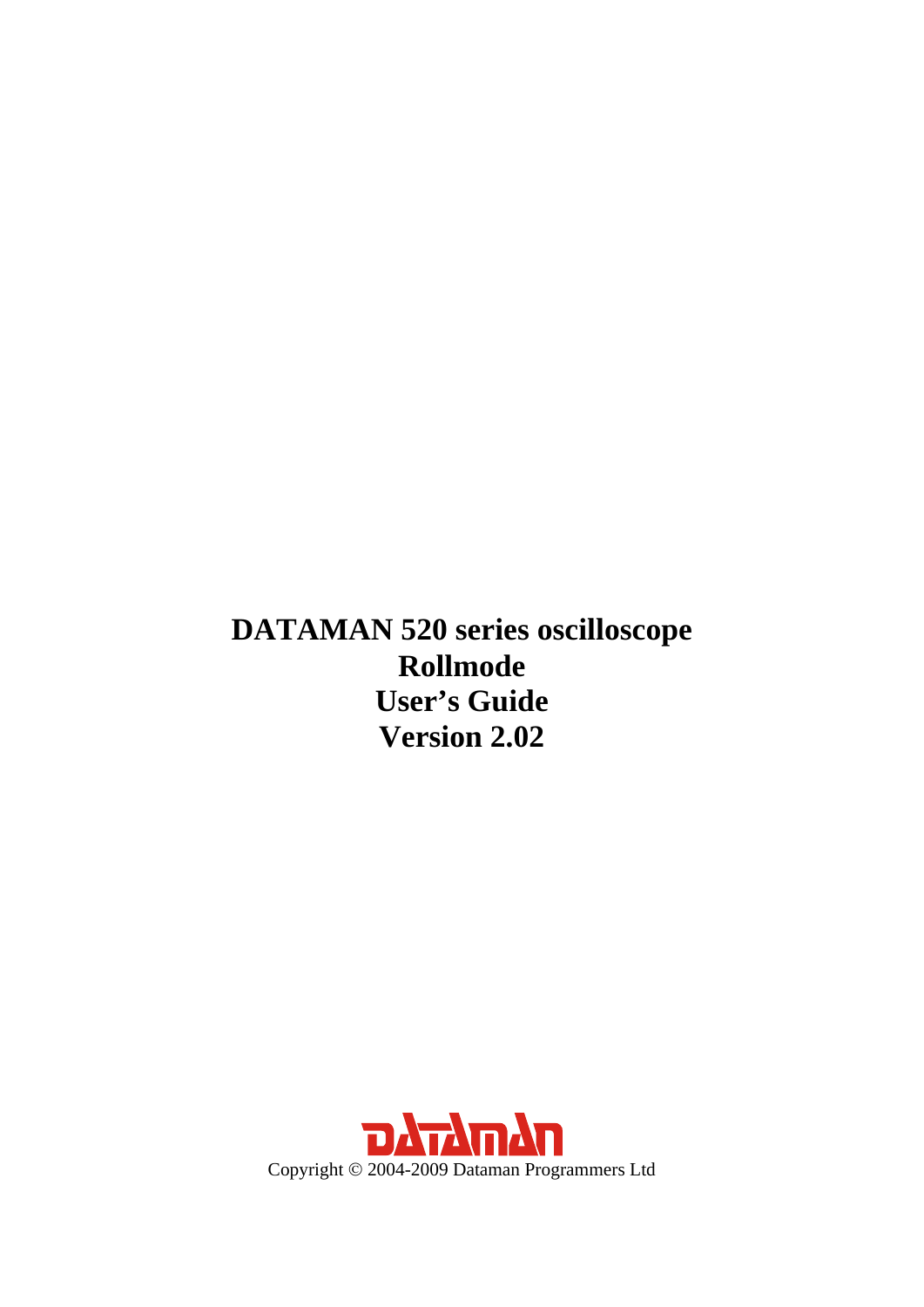For any further information or consultations, please contact us via phone or preferably e-mail on the following address:

#### Address:

 Dataman Programmers Ltd Station Road Maiden Newton Dorset DT2 0AE United Kingdom

#### Phone:

 Sales/General information: +44 (0) 1300 320719 Technical support: +44 (0) 1300 322903

#### Fax:

All Enquiries: +44 (0) 1300 321012

#### Internet:

| URL:    | http://www.dataman.com/                   |
|---------|-------------------------------------------|
| e-mail: | $support@dataman.com - technical support$ |
|         | sales @dataman.com - sales                |
|         | info@dataman.com - other information      |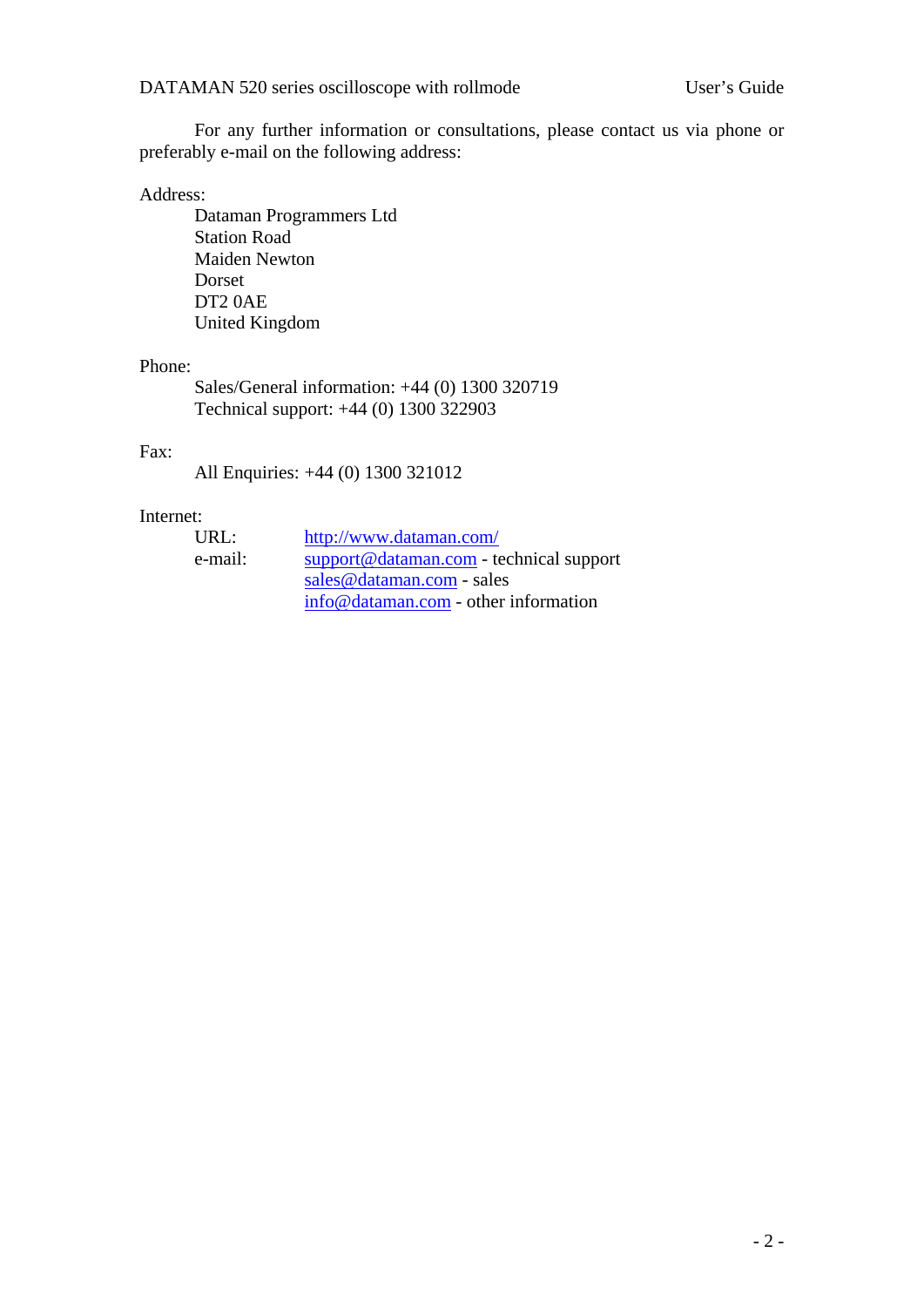## Contents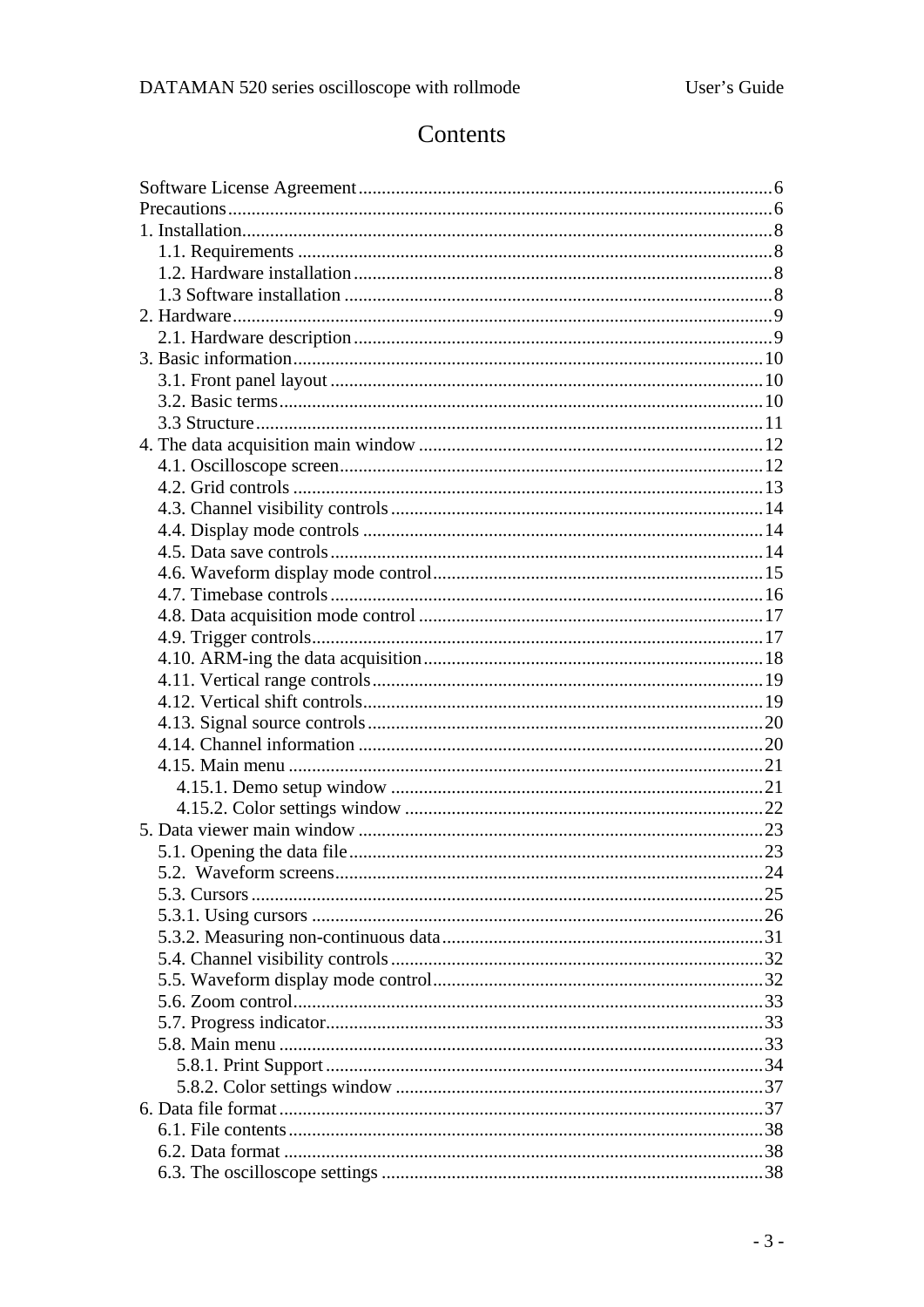| DATAMAN 520 series oscilloscope with rollmode | User's Guide |
|-----------------------------------------------|--------------|
|                                               |              |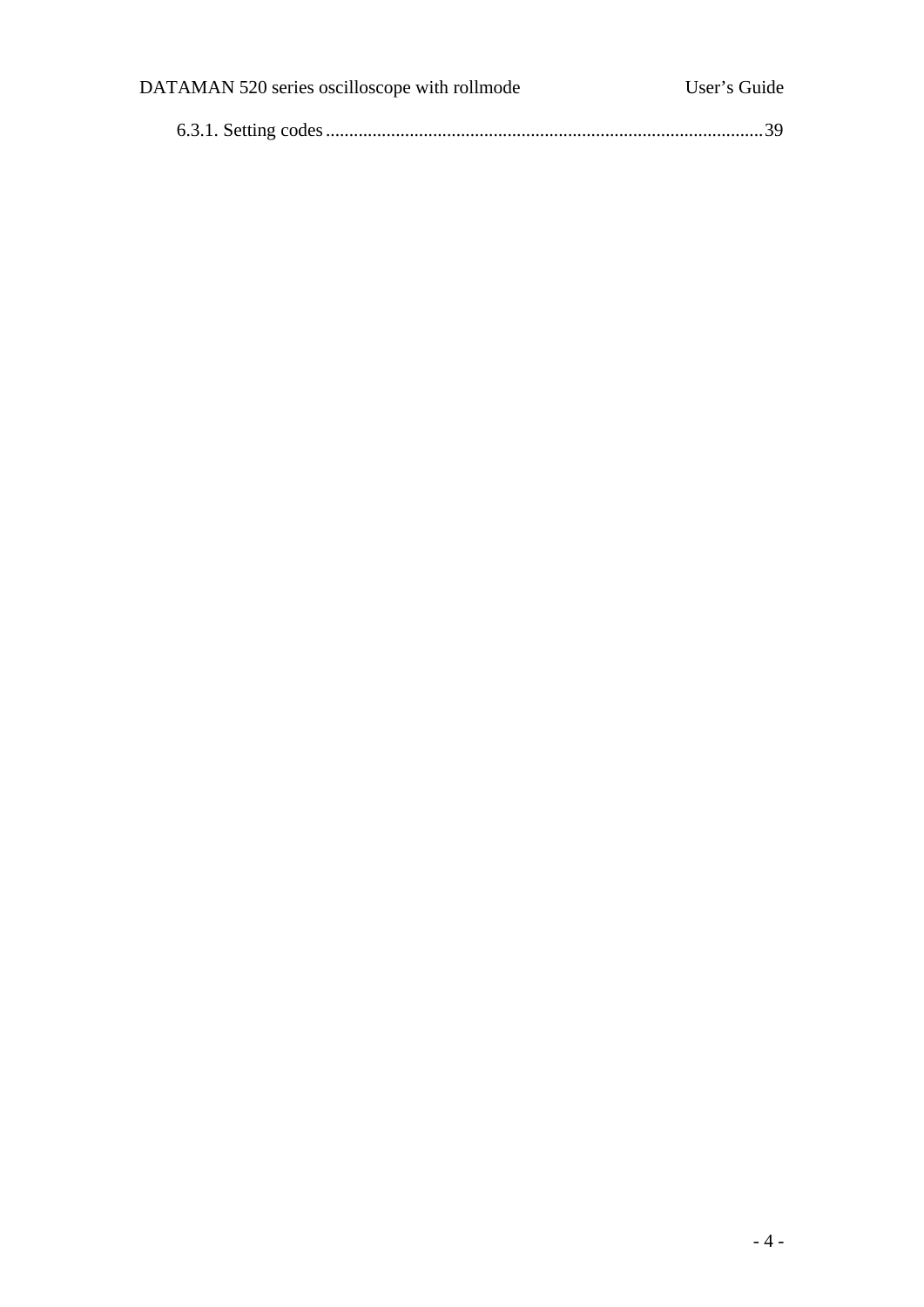# Figures and tables

| Fig. 5.3.1.7. – Viewer screens with waveform cursors and time synchro mark31 |  |
|------------------------------------------------------------------------------|--|
|                                                                              |  |
|                                                                              |  |
|                                                                              |  |
|                                                                              |  |
|                                                                              |  |
|                                                                              |  |
|                                                                              |  |
|                                                                              |  |
|                                                                              |  |
|                                                                              |  |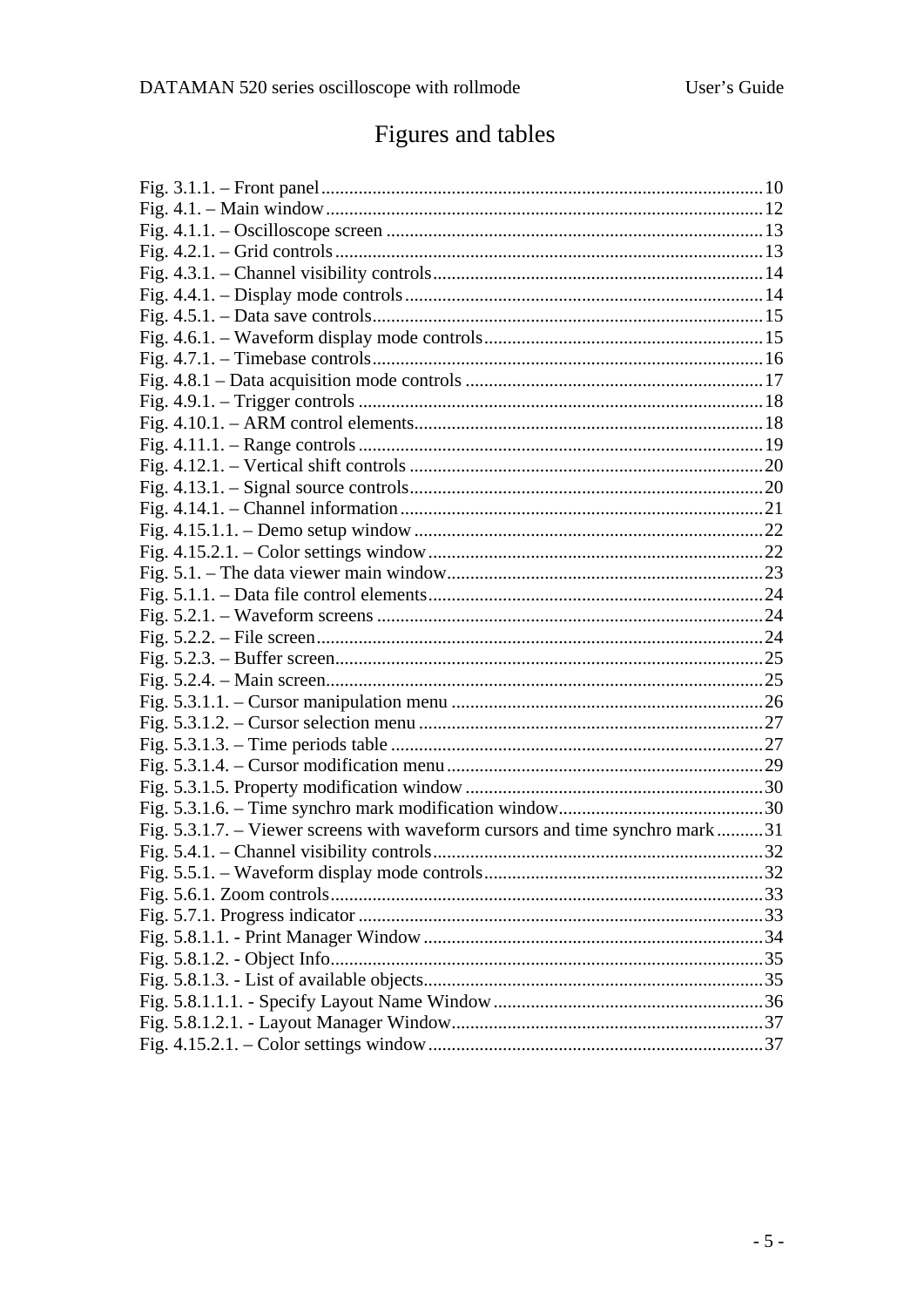### <span id="page-5-0"></span>**Software License Agreement**

This legal document is an agreement between you, the end user, and Dataman Programmers Ltd. By installing this product on your computer, you are agreeing to become bound by the terms of this agreement and warranty conditions.

1. GRANT OF LICENSE. Dataman Programmers Ltd as Licensor, grants you, the Licensee, a nonexclusive right to use and display this copy of the roll-mode software (hereinafter the "SOFTWARE"), device and accompanying written materials, on a single COMPUTER at a single location and only together so long as you comply with the terms of this License.

2. OWNERSHIP. As the LICENSEE, you own the magnetic or other physical media on which the SOFTWARE is originally or subsequently recorded or fixed, but an express condition of this License is that Dataman Programmers Ltd retains title and ownership of the SOFTWARE recorded on the original disk copy(ies) and all subsequent copies of the software, regardless of the form or media in or on which the original and other copies may exist. This License is not a sale of the original SOFTWARE or any copy.

3. COPY RESTRICTIONS. This SOFTWARE, device and accompanying written materials are copyrighted. Unauthorized copying or copy attempt of the device, including module which has been modified or included with any other system, or of written materials is expressly forbidden. It is, however, allowed to pass SOFTWARE on as the DEMO version. You may be held legally responsible for any copyright infringement which is caused or encouraged by your failure to abide by the terms of this License.

4. DISCLAIMER OF THE WARRANTY OF ANY KIND CONCERNING SOFTWARE. This SOFTWARE and accompanying written materials are provided "AS IS" without a warranty of any kind. Further, Dataman Programmers Ltd does not warrant, guarantee or make any representations regarding the use, or the results of use, of the SOFTWARE, device or written materials in terms of correctness, accuracy, reliability, currentness, or otherwise. The entire risk as to the results and performance of the software is assumed by you.

### **Precautions**

Please follow these recommendations to avoid any possible problems that might occur while using the oscilloscope:

- read the User's Guide

- always connect device using cable, which is the part of package. If it is not possible, always use USB 2.0 cable.

- never connect signal with absolute voltage higher than 200V to measuring inputs. This value is valid for frequencies lower than 100kHz. Over this frequency, the voltage lowers with raising frequency. For example frequency 200kHz of 100V, 400kHz of 50V is the limit.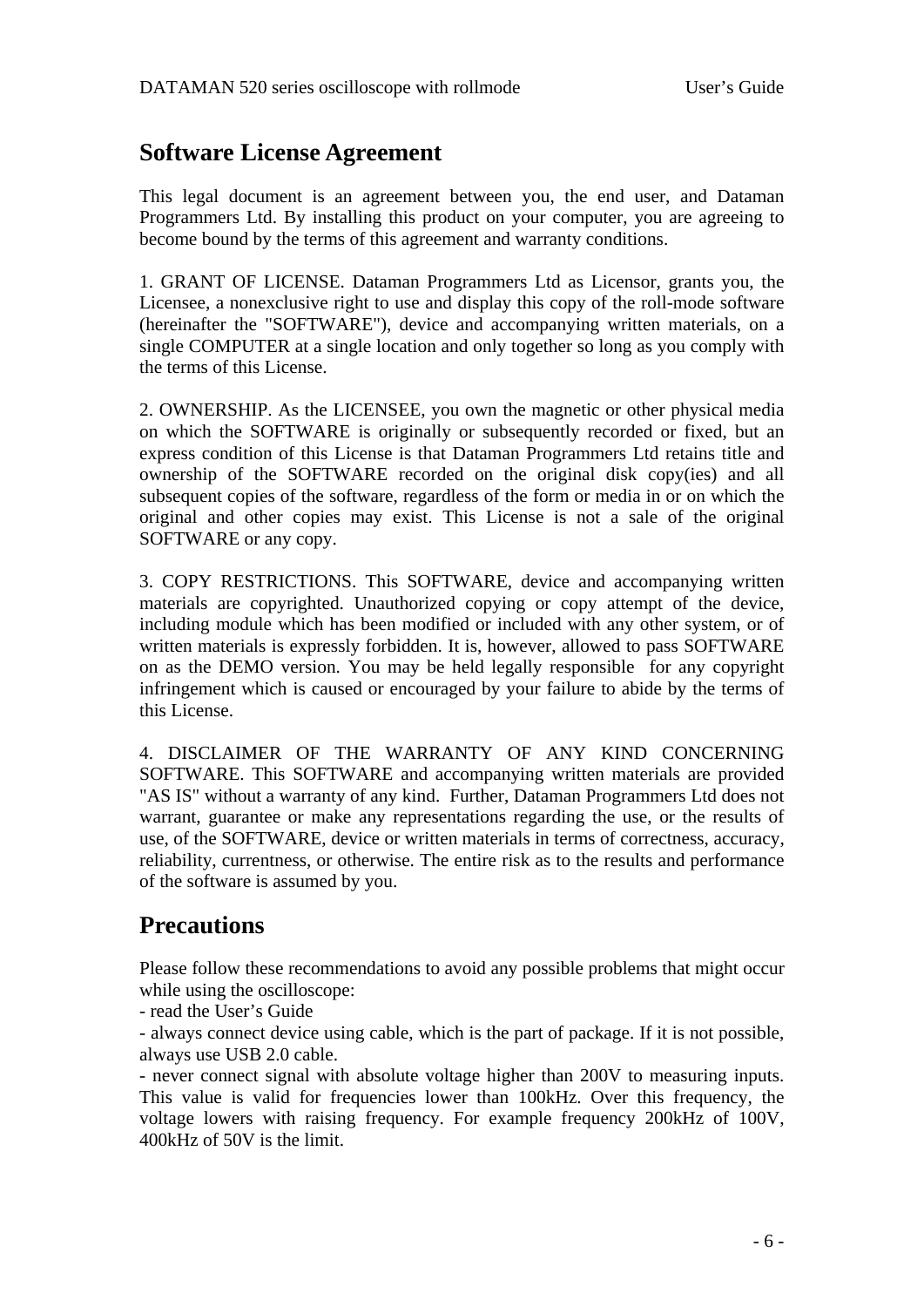- never connect voltage lower than –10V and higher than +13V to the external triggering input (frequency lower than 20kHz). Over 20kHz, voltage lower than -0.5V or higher than +4V is not recommended.

- never connect voltage to the oscilloscope ground, it may result in device or computer damage

- never disassemble device, since there are no user serviceable parts inside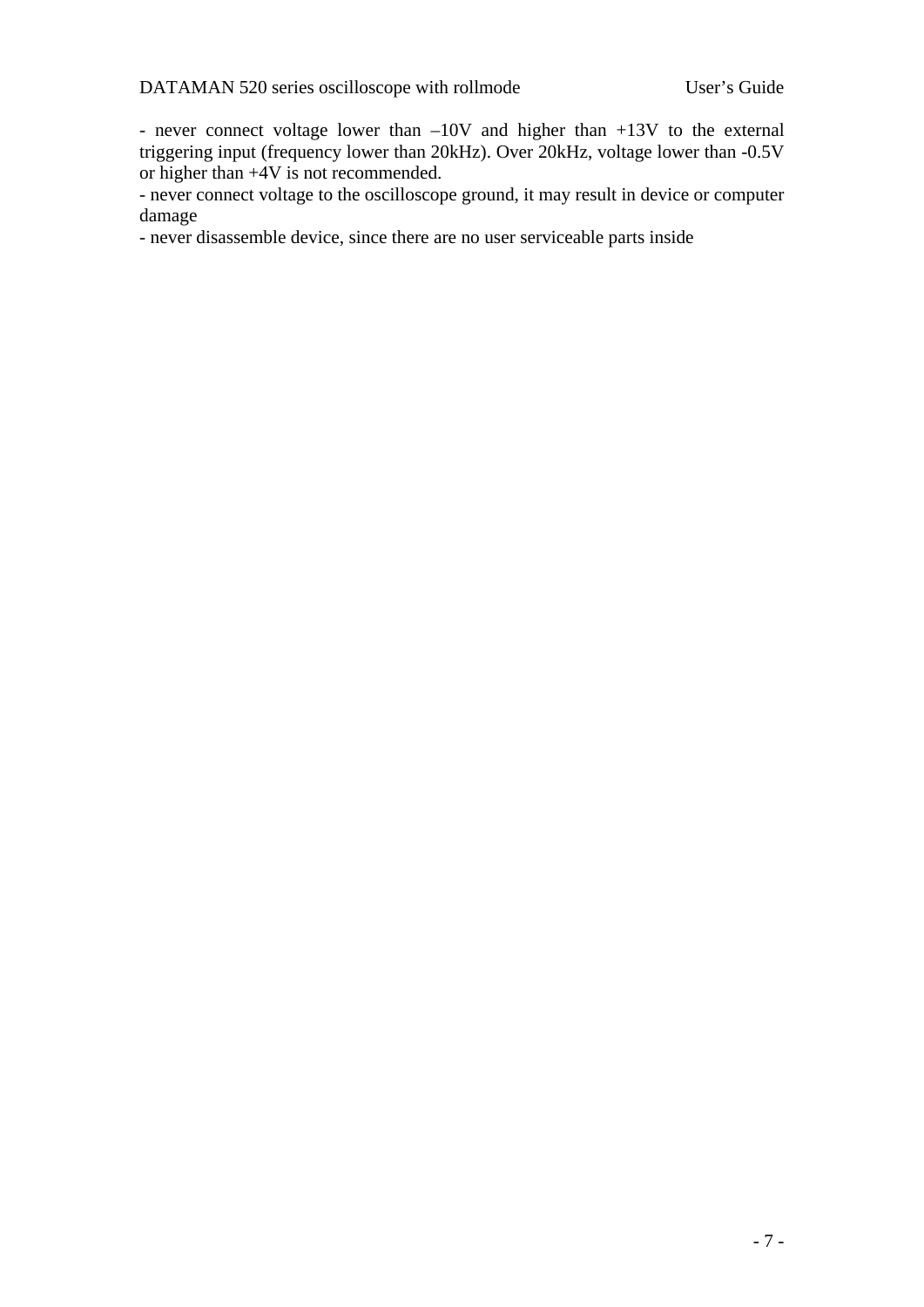## <span id="page-7-0"></span>**1. Installation**

### **1.1. Requirements**

Minimum configuration:

- PC PENTIUM compatible computer with speed of at least 300MHz
- 64MB RAM
- CD-ROM
- VGA with resolution 800 x 600
- USB port
- mouse or other tracking device
- at least 20MB free space on the hard drive
- MS Windows 98 SE, ME, 2000, XP, Vista

Recommended configuration:

- PC PENTIUM compatible computer with speed of at least 1.5GHz
- 128MB RAM
- CD-ROM
- VGA with resolution at least 1024x768
- USB port 2.0
- mouse or other tracking device
- at least 20MB free space on the hard drive
- MS Windows 98 SE, 2000, XP, Vista

### **1.2. Hardware installation**

 Connect one end of the cable to the computer, and the other end to the device. Proceed with the software installation.

**WARNING: Always use the cable which is the part of the package. Usage of an improper cable can cause problems with communication with the computer.** 

### **1.3 Software installation**

The software and the device drivers are located on the enclosed CD. Insert the CD into the CD-ROM drive. Then follow the instructions of the setup program that should launch automatically. If the CD autorun is not enabled in your computer's settings, please run the file *autorun.exe* from the CD.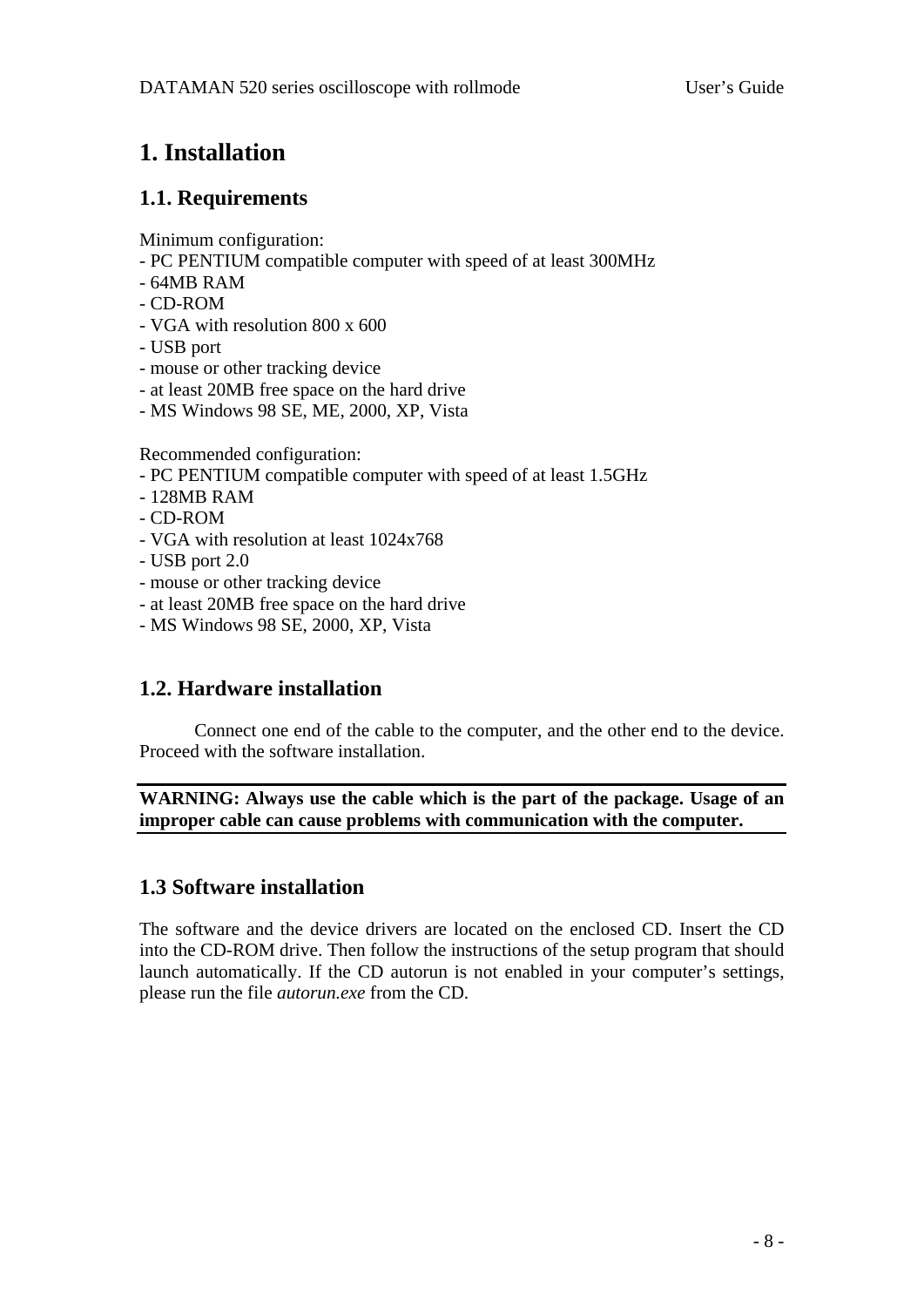## <span id="page-8-0"></span>**2. Hardware**

The information contained in this chapter will help you to understand the features of your oscilloscope.

### **2.1. Hardware description**

The DATAMAN 520 series of dual channel digital storage USB oscilloscopes connect to the computer via USB. They are compatible with both USB 2.0 and USB 1.1. Measurement accuracy is achieved by the stability of the parts used together with the computing power of the host computer. Calibration data is part of the HW, which makes it impossible to loose (opposed to the calibration data located on the diskette/CD). Therefore, it is possible to simply connect the hardware to any computer (via USB 1.1 or USB 2.0 interface). All you have to do is install the software.

The DATAMAN 520 series oscilloscopes allow the user to measure waveforms using two independent channels with a resolution of 8 bits and sensitivity from 10mV/div to 5V/div (80mVfs to 40Vfs) in 9 steps. One division of the oscilloscope screen contains 32 dots. Input impedance matches the oscilloscope standards, therefore any regular oscilloscope probe (with minimum compensation range of 32pF) can be connected to the device. The software supports 1:1, 1:10, 1:100 and 1:1000 probes. AC or DC coupling and the type of probe can be independently selected for each vertical channel. Any input can be grounded without disconnecting the probes from the measured system. Vertical track position can be controlled with accuracy of 1 pixel of the oscilloscope screen. Measurement can be triggered from Channel A and Channel B and/or blocked from Channel A, Channel B and/or External ARM input. Trigger and ARM threshold can be set independently for each channel in the range of the whole oscilloscope screen with a resolution of one pixel. Threshold of the External ARM input is fixed to about 1.5V (TTL and CMOS compatible).

Each measuring channel of the DATAMAN 520 series oscilloscope has its own AD converter. No channel multiplexing is used for dual channel operation. Data is stored in the internal dual port buffer of the device. The computer continuously reads data as fast as possible (depending mainly on the operating system and other tasks opened). If the computer interrupts reading for a time longer then the time necessary to acquire a higher amount of data than the capacity of the internal buffer a buffer overflow occurs. This situation is indicated by a vertical red line. Probability of buffer overflow is raised with higher sampling speed and higher number of running applications. During data acquisition it is recommended to close all applications which are not necessary for your current work.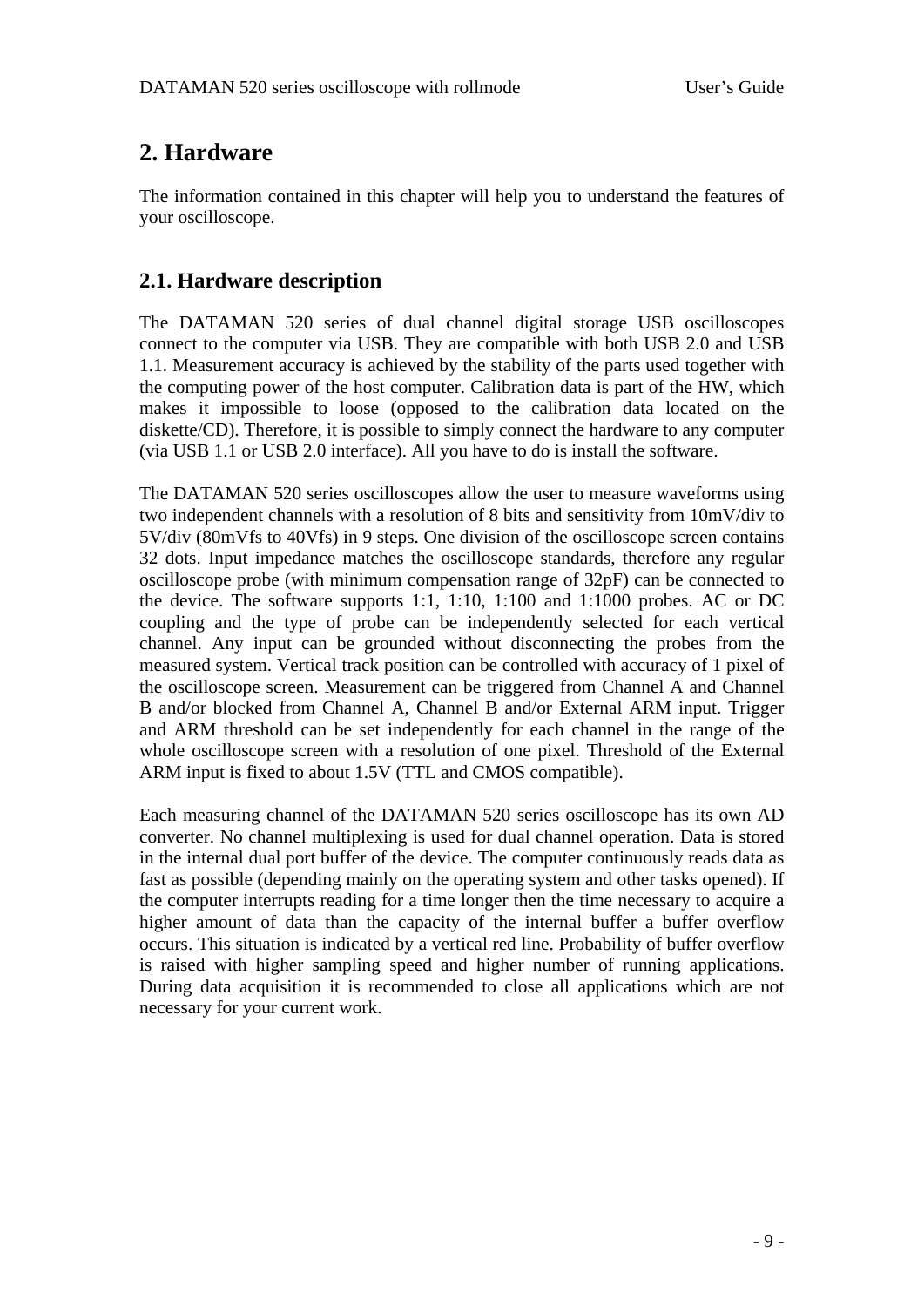## <span id="page-9-0"></span>**3. Basic information**

### **3.1. Front panel layout**

Channel A, channel B, external ARM input and an LED are accessible on the front panel.



*Fig. 3.1.1. – Front panel* 

If the LED color is:

- green, the device is configured and there is no communication with a computer in this moment

- orange, the device communicates with a computer

- red, device is powered, but not configured

### **3.2. Basic terms**

This Chapter explains the basic terms used throughout the text.

**Click** – Position the mouse cursor over the chosen object. Then press and release the left mouse button.

**Double-Click** – Two successive clicks of the left mouse button.

**Drag** – Position the mouse cursor over the object you want to move. Then press the left mouse button and hold it down. The chosen object moves with the mouse cursor. After releasing the mouse button the object moves to the new location.

**Enter the value into the edit box** – Click the edit box. Use the keyboard to enter the desired value and confirm by pressing "Enter".

**Insert the value into the edit box** – Click the edit box. Use the keyboard to enter the desired value.

**Set the value using the scroll bar** – It is possible to change a value by simply dragging the scroll bar slider. Clicking the arrows of the scroll bar increases or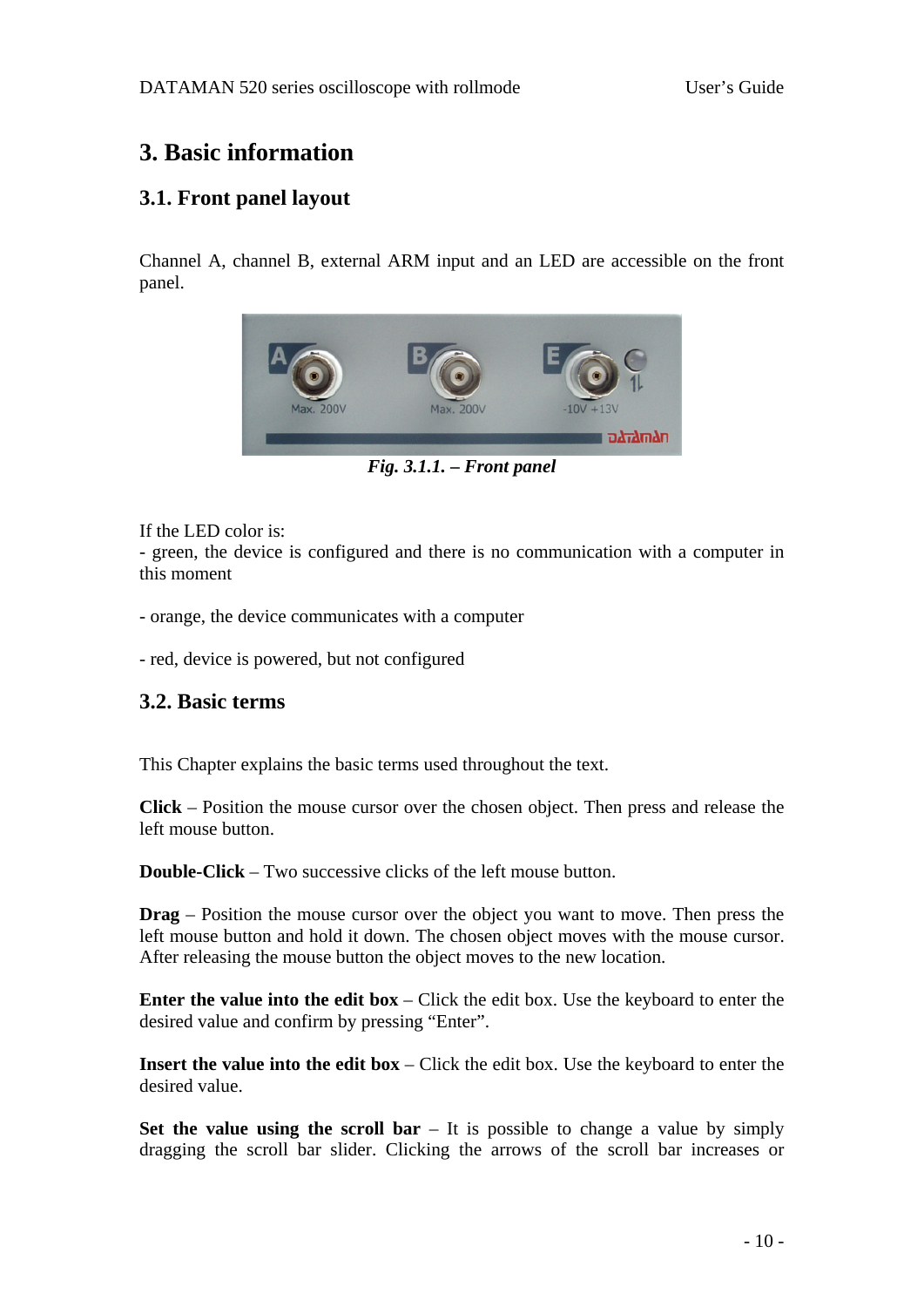<span id="page-10-0"></span>decreases the value by minimal steps. Clicking in between the slider and the arrows changes the value by larger steps.

**Select the value from the combo box** – Open the list of all possible values of the edit box by clicking it. Then set the desired value by clicking it.

### **3.3 Structure**

The "Roll mode" control software consists of two independent applications.

- The data acquisition application controls device measures and stores the measured data.

- The data viewer displays the previously measured data and allows simple voltage and time relation measurements.

These applications are independent. The only relations between them is the measured data.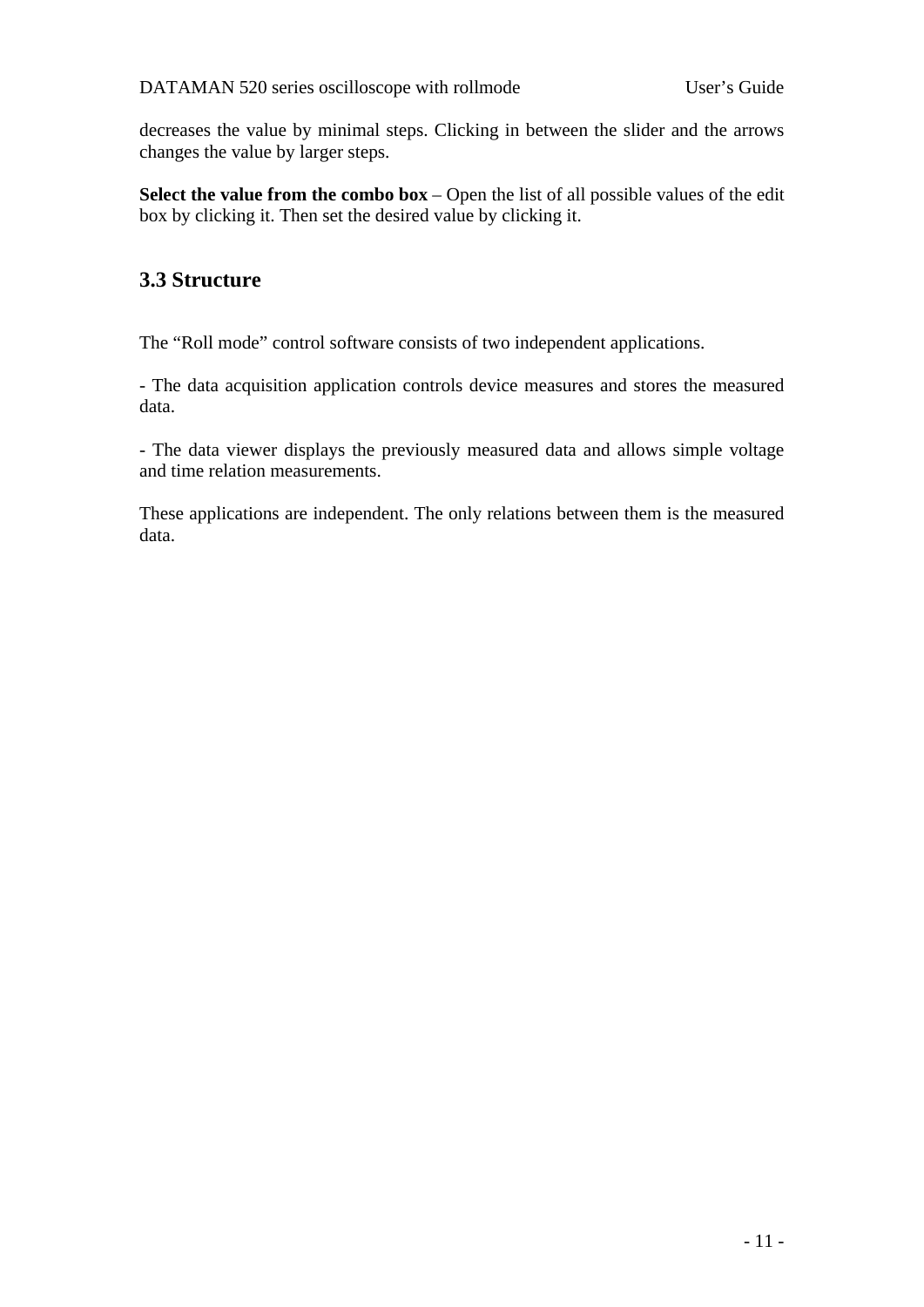## <span id="page-11-0"></span>**4. The data acquisition main window**

The main window opens after the application starts. Most of the oscilloscope functions are accessible via the controls located on this screen.



*Fig. 4.1. – Main window* 

All controls connected to one of the channels have a channel color.

#### **TIP: The channel color can be changed in main menu.**

### **4.1. Oscilloscope screen**

The oscilloscope screen is located in the middle of the main window.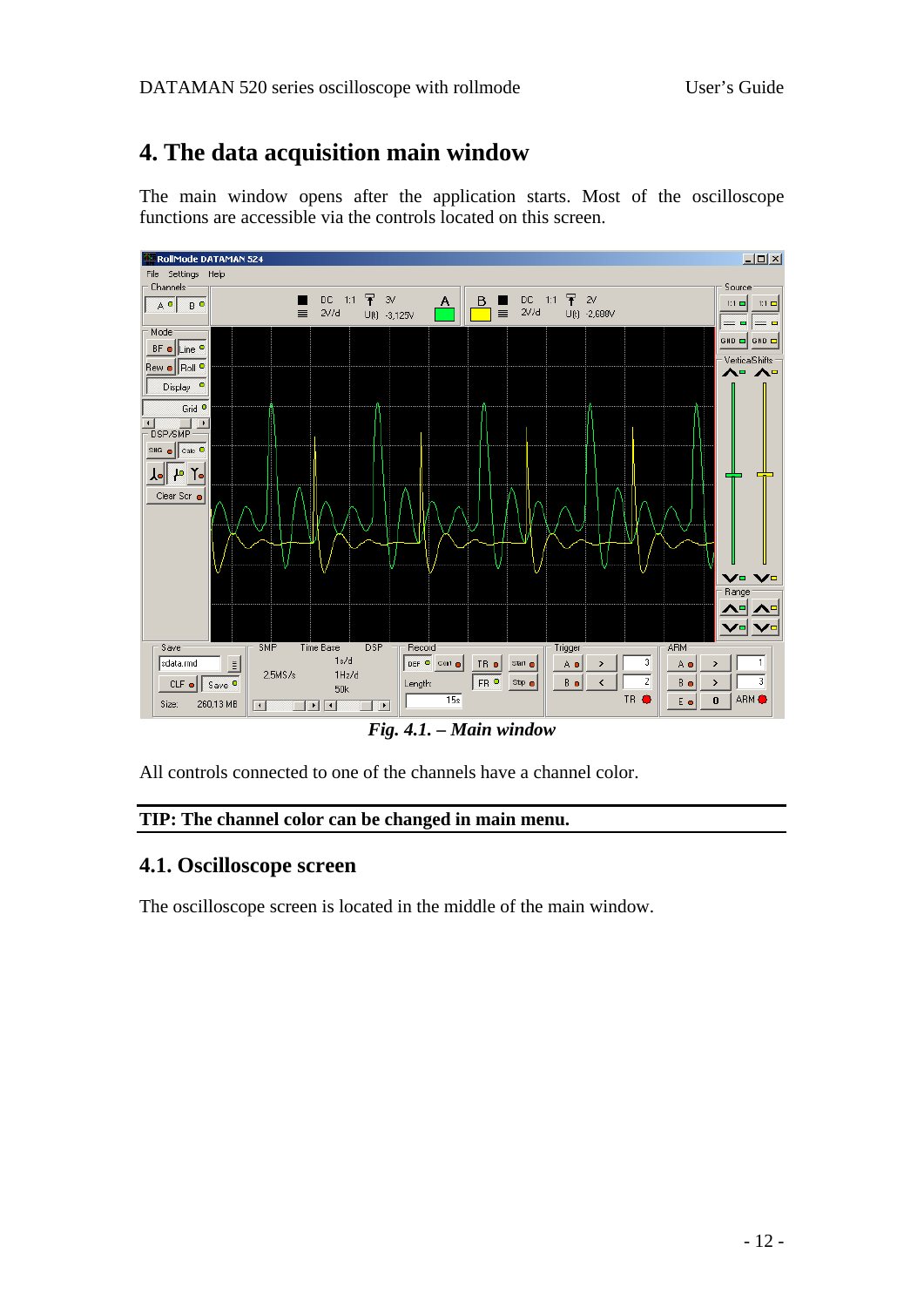<span id="page-12-0"></span>DATAMAN 520 series oscilloscope with rollmode User's Guide



*Fig. 4.1.1. – Oscilloscope screen* 

The oscilloscope screen is divided into 8 vertical divisions. The number of horizontal divisions depends on the size of the application window and the screen resolution.

There are three kinds of indicators displayed on the screen.

- If the buffer overflow occurs and some data is lost the data loss is marked by a red vertical line. This line marks the lose of data continuity.

- The device settings change is marked by a red vertical line.

- If the data acquisition is blocked by ARM conditions, the data discontinuity is marked by an olive green vertical line.

The waveforms are displayed in the colors selected for each channel. The default colors are: green for channel A and yellow for channel B.

#### **TIP: The channel colors can be changed in main menu.**

### **4.2. Grid controls**

The cursors and grid controls are located in the left part of the main window.



"Grid" – switches the grid on/off

The scrollbar  $-$  adjusts grid brightness

#### **TIP: The grid color can be changed in the main menu.**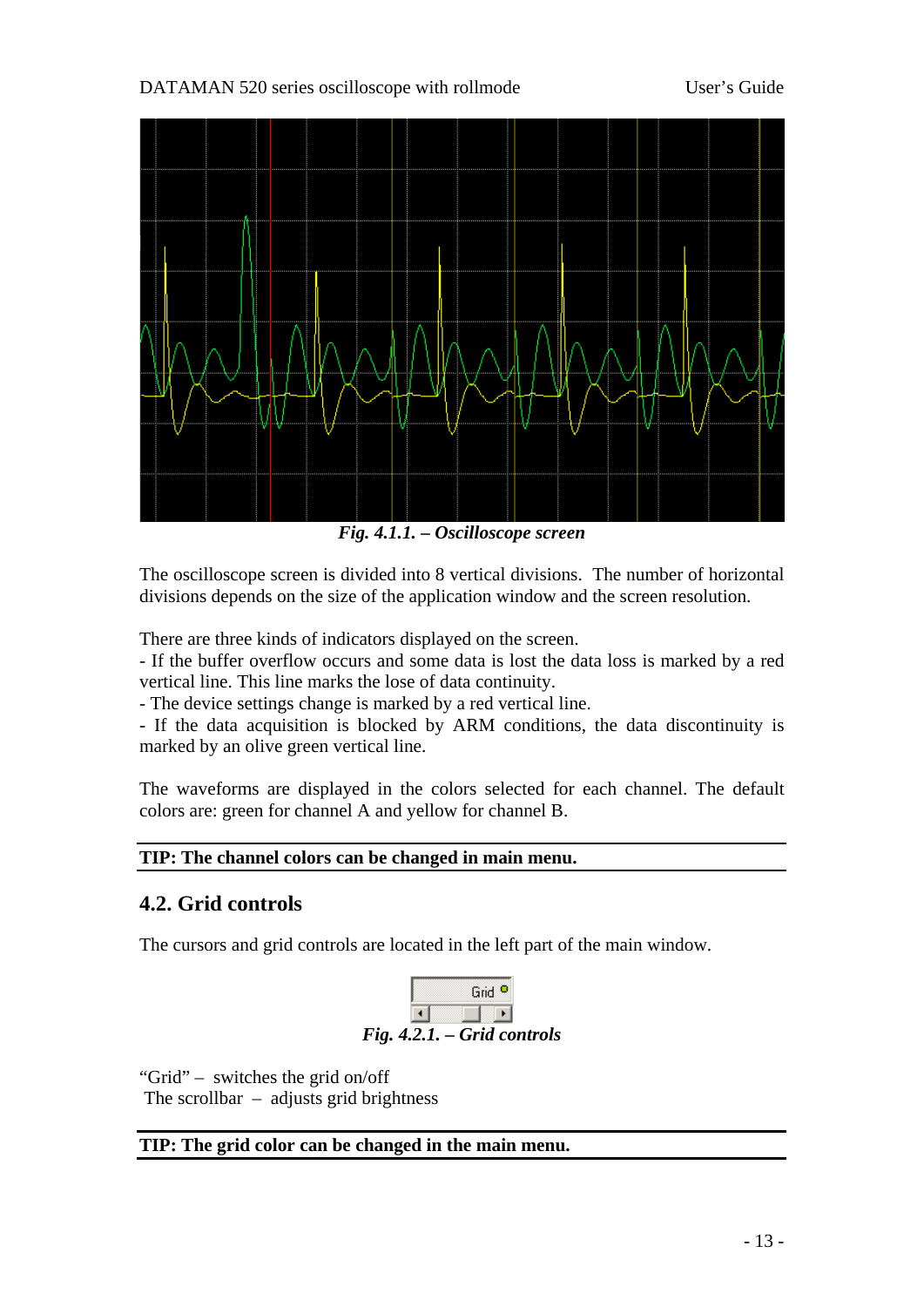### <span id="page-13-0"></span>**4.3. Channel visibility controls**

The channel visibility controls are located in the left of the main window.



*Fig. 4.3.1. – Channel visibility controls* 

"A" – activates/deactivates channel A waveform

"B" – activates/deactivates channel B waveform

### **4.4. Display mode controls**

The display mode controls are located in the left of the main window.

| Mode    |                   |
|---------|-------------------|
| BF o    | Line              |
| Rew oll | Roll <sup>1</sup> |
|         | Display           |

*Fig. 4.4.1. – Display mode controls* 

" $BF'$  – activates/deactivates "Beam finder" mode. When activated, the waveform exceeding the vertical range is displayed as line on the appropriate side of the screen.

"Line" – activates/deactivates mode where the sample is connected with the adjacent one with a line.

"Rew" (Rewrite) and "Roll" control the waveform drawing mode. When "Rew" is selected, the waveform is always drawn from the left to right side of the screen and the old waveform is continuously cleared off. When "Roll" is selected, the waveform is drawn always on the right edge of the screen and rolls to the left.

**TIP: The "Roll" mode requires more processor time. If you display a waveform sampled with high sampling rate, choose the "Rew" mode.** 

"Display" – switches on/off the oscilloscope screen

**TIP: Switching off the oscilloscope screen lowers the possibility of data loss.** 

### **4.5. Data save controls**

The data save controls are located in the bottom of the main window.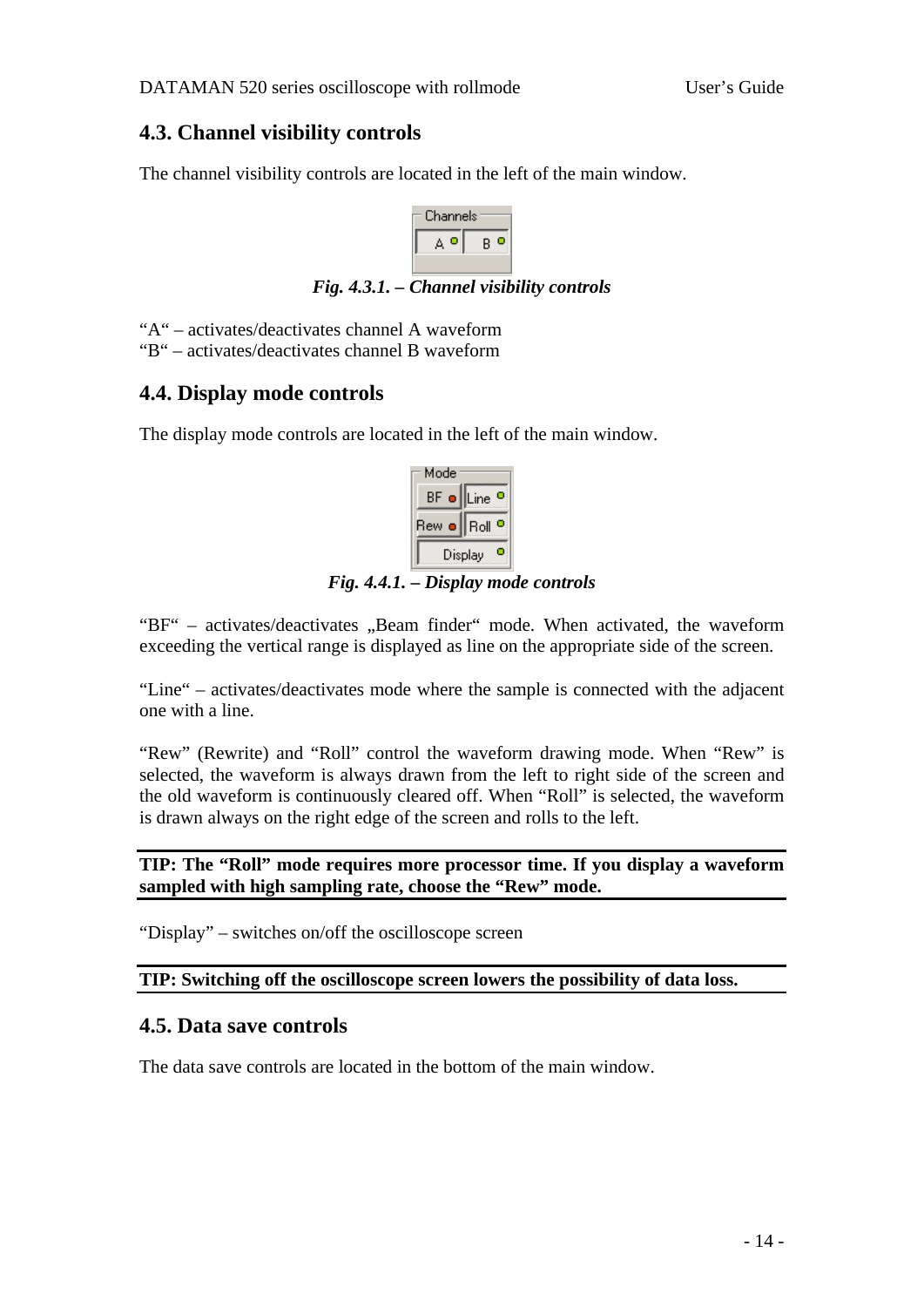

*Fig. 4.5.1. – Data save controls* 

<span id="page-14-0"></span>The name of target file has to be inserted into the upper edit box.

The  $\equiv$  button opens standard operating system dialog where you can select the target file.

Click "Save" to enter the "data saving" mode. The data is continuously saved to disk during acquisition. The length of the file is indicated on the right of the "Size" label.

"CLF" – (Clear file) erases the file

**WARNING: The "Data save" controls are inactive when the data acquisition is in progress.** 

If the selected file already exists on the disk the measured data will be appended to it.

#### **4.6. Waveform display mode control**

The controls are located in the bottom of the main window.



*Fig. 4.6.1. – Waveform display mode controls* 

If more than 1 sample is displayed to one dot of the waveform, it is necessary to set the mode of creating the dot. There are two buttons to choose the basic mode.

If "SNG" is selected, only the first sample of time period represented by the dot is displayed.

If "Calc" is selected, the dot is calculated out of all samples. The method of calculation depends on the following controls:

If the  $\mathbf{I}$  is activated, the displayed dot is calculated as average of the measured samples.

If the  $\frac{1}{\sqrt{2}}$  is activated, the displayed dot is calculated as a maximum of measured samples.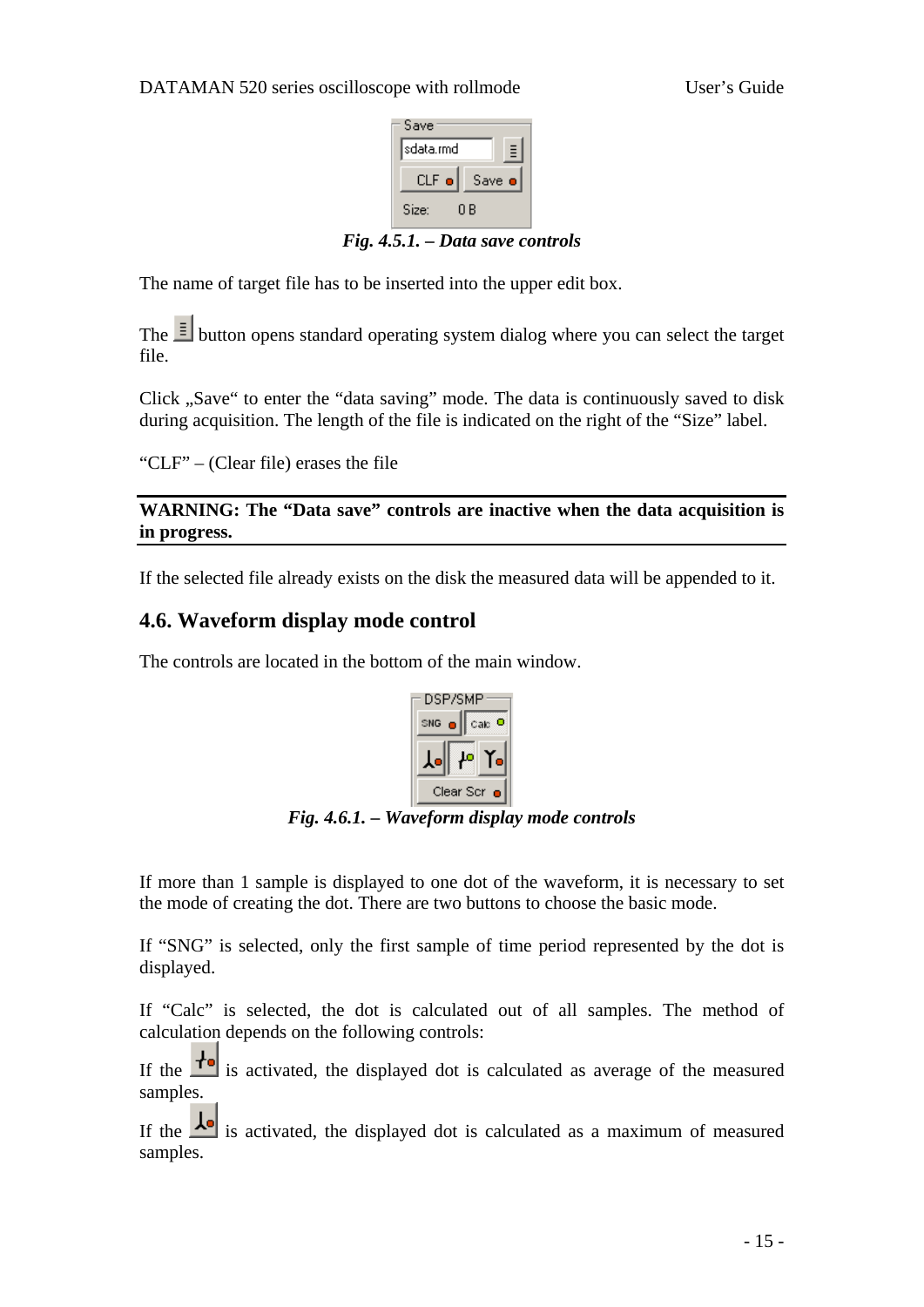<span id="page-15-0"></span>If the  $\Gamma$  is activated, the displayed dot is calculated as a minimum of measured samples.

If both the  $\frac{1}{\sqrt{2}}$  and  $\frac{1}{\sqrt{2}}$  are activated, the line between maximum and minimum value of samples is displayed.

"Clear Scr" clears the oscilloscope screen.

### **4.7. Timebase controls**

The timebase controls are located in the bottom of the main window.



*Fig. 4.7.1. – Timebase controls* 

The scrollbar on the left side controls the sampling frequency. The actual sampling frequency is shown above. Usable values are 50S/s to 5MS/s settable in 1-2-5 sequence.

**WARNING: The fastest sampling frequency is available only if the oscilloscope is connected to computer via a USB 2.0 interface. It is strongly recommended to close any other application and choose the "Rew" display mode or switch the oscilloscope display off (see chapter 4.4.). If the oscilloscope is connected to the computer via the USB 1.1 interface the maximum available sampling frequency is 250kS/s.** 

The scrollbar on the right side controls the display timebase. The following information is displayed above this scrollbar:

- time of one grid division
- 1/time of one grid division
- number of samples aggregated to one screen point

#### **TIP: For more information about display mode please see chapter 4.6.**

If the change of one scrollbar results in a lack of samples to create the dot, the position of the second scrollbar can be adjusted to get one sample for each displayed dot.

**WARNING: If the scrollbar position is adjusted due to above mentioned reasons automatically, it won't be readjusted back, when the conditions are gone.**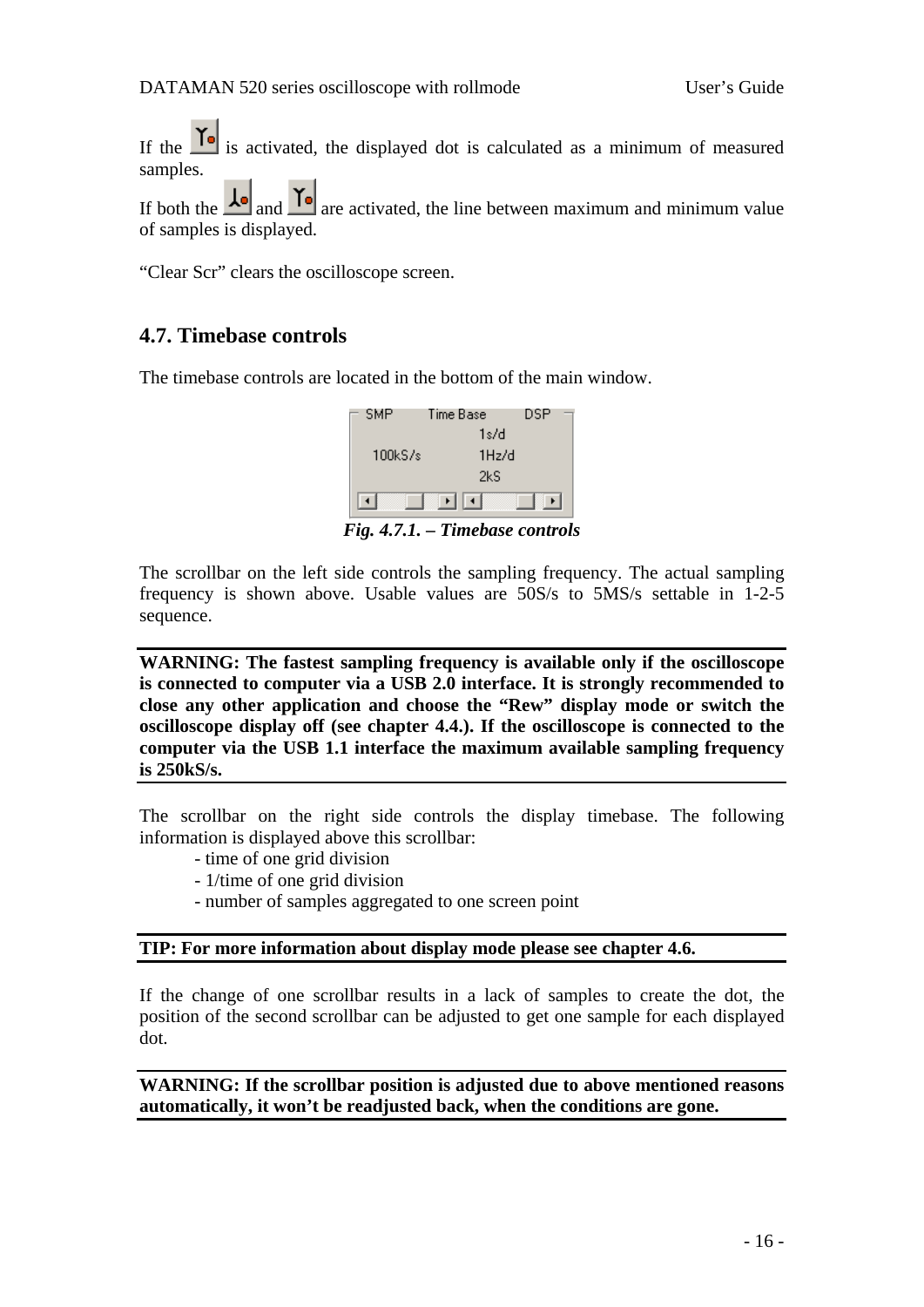### <span id="page-16-0"></span>**4.8. Data acquisition mode control**

The data acquisition mode control elements are located in the bottom of the main window.



*Fig. 4.8.1 – Data acquisition mode controls* 

These controls allow to set mode of data acquisition start and its length.

The controls located in the left side sets the length of data acquisition. When the "Cont" button is pressed, the continuous mode of data acquisition is selected. In this case, only way to stop the data acquisition is pressing the "Stop" button located on the right side of this group.

Pressing the "DEF" button activates the "Length" edit box. Now it is possible to enter the length of the data acquisition in hours, minutes and seconds. "h" means hours, "m" minutes and "s" seconds. For example 2h35m25s means two hours, 35 minutes and 25 seconds.

Controls on the right side of the group define the conditions for the start of data acquisition and start or stop it.

The "FR" button sets the free run mode. In this mode the data acquisition starts after pressing the "Start" button immediately.

The "TR" button sets the triggered mode. To start the data acquisition it is necessary to press the "Start button" and then to reach the trigger conditions selectable by "trigger controls" (see. chapter 4.9.).

Pressing the "Start" button starts the data acquisition according to the conditions mentioned above.

Pressing the "Stop" button stops the data acquisition immediately.

### **4.9. Trigger controls**

These elements are located in the bottom side of the main window. They have effect only if the triggered data acquisition mode is set (see chapter 4.8.)

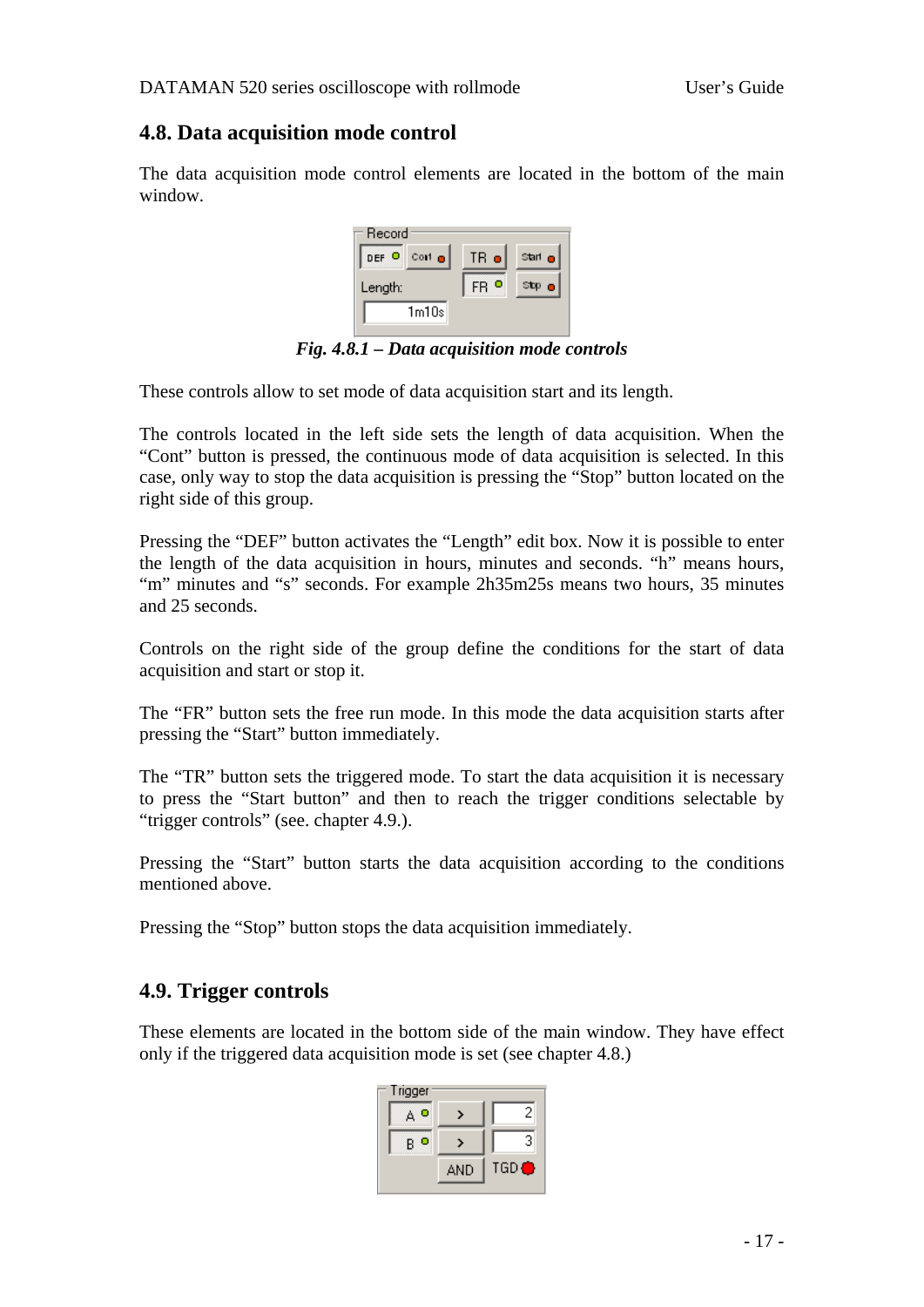#### *Fig. 4.9.1. – Trigger controls*

<span id="page-17-0"></span>The first row of the control elements represent Channel A, the second one channel B trigger condition settings. The left button ("A" and/or "B") activates the trigger condition for Channel A, or Channel B. The buttons located in the middle column set the relations to value written in edit boxes located at the right side of the group. The value written to these boxes represents voltage in volts or milivolts (m).

The button located in the bottom row of the group becomes active if both trigger conditions for Channel A and Channel B are activated. It defines the influence of each of the channels on the trigger event. It can be set to one of the following states:

- "AND" the data acquisition starts if both conditions are met

- "OR" the data acquisition starts if any condition is met.

The "TGD" indicator changes its color under the following conditions:

- it is red if the trigger condition did not occurred yet

- it is green if the trigger condition has already occurred.

**WARNING: ARM-ing circuitry (see chapter 4.10.) have higher priority than the triggering circuits. If the triggering circuits are set to the conditions under which the data acquisition is blocked (by ARM-ing circuitry), the acquisition will never start.** 

#### **4.10. ARM-ing the data acquisition**

Located in the bottom right side of the main window, these control elements allow to set conditions under which the data acquisition is interrupted. The reason of interruption can be the voltage measured by each channel and/or logic level on the "E" input of the instrument.

| З     |
|-------|
| ARM ● |
|       |

*Fig. 4.10.1. – ARM control elements* 

The first and second row of the control elements represents the Channel A and Channel B ARM condition settings. The left button ("A" and/or "B") activates the ARM conditions for Channel A or Channel B. The buttons located in the middle set the relations to value written in edit boxes located at the right side of the group. The value written to these boxes represents voltage in volts, or milivolts (m). If the condition set is FALSE the data acquisition is interrupted. It starts again when all active conditions are met.

There are two buttons in the bottom row. When the "E" button is active the data acquisition is controlled also by the "E" input of the device. This input is LVCMOS 3.3V compatible with threshold of about 1.5V. The button located on the right side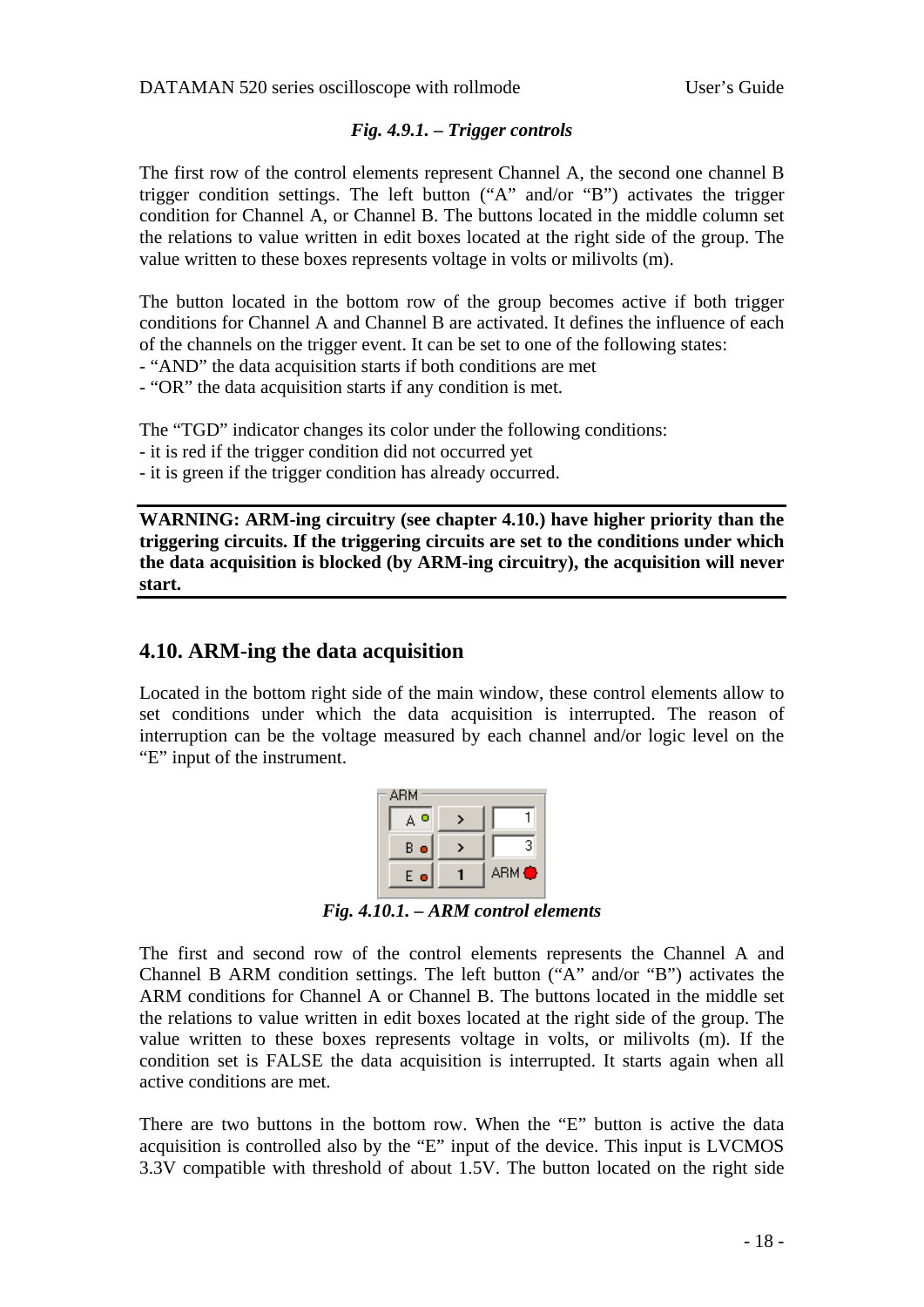<span id="page-18-0"></span>defines the ARM condition for the "E" input. If it is set to "0" the data acquisition will be interrupted if the "E" input is connected to log. 1. If it is set to 1, log.0 interrupts the data acquisition.

If there are several ARM inputs set to active state, every active condition must be met to allow data acquisition.

**TIP: Internal 10 kOhm pull-up resistor is connected between "E" input and 3.3V power supply of the oscilloscope. This sets log.1 to unconnected input. This condition can be used for simple data acquisition control. If only the E arming condition is active and set to 1, grounding the "E" input interrupts the data acquisition. If the condition is set to 0, grounding the "E" input starts the data acquisition.** 

The "ARM" indicator changes its color under following conditions:

- it is red, if the data acquisition is not started (and triggered) yet

- it is yellow, if the data acquisition has started already, but it is interrupted by ARMing system

- it is green if the data acquisition is in progress.

### **4.11. Vertical range controls**

The vertical range controls are located in the right of the main window.



*Fig. 4.11.1. – Range controls* 

Channel A controls are located in left, channel B controls are located in the right side.



 - changes the range to less sensitive - changes the range to more sensitive

### **4.12. Vertical shift controls**

The vertical shift controls are located in the right side of the main window.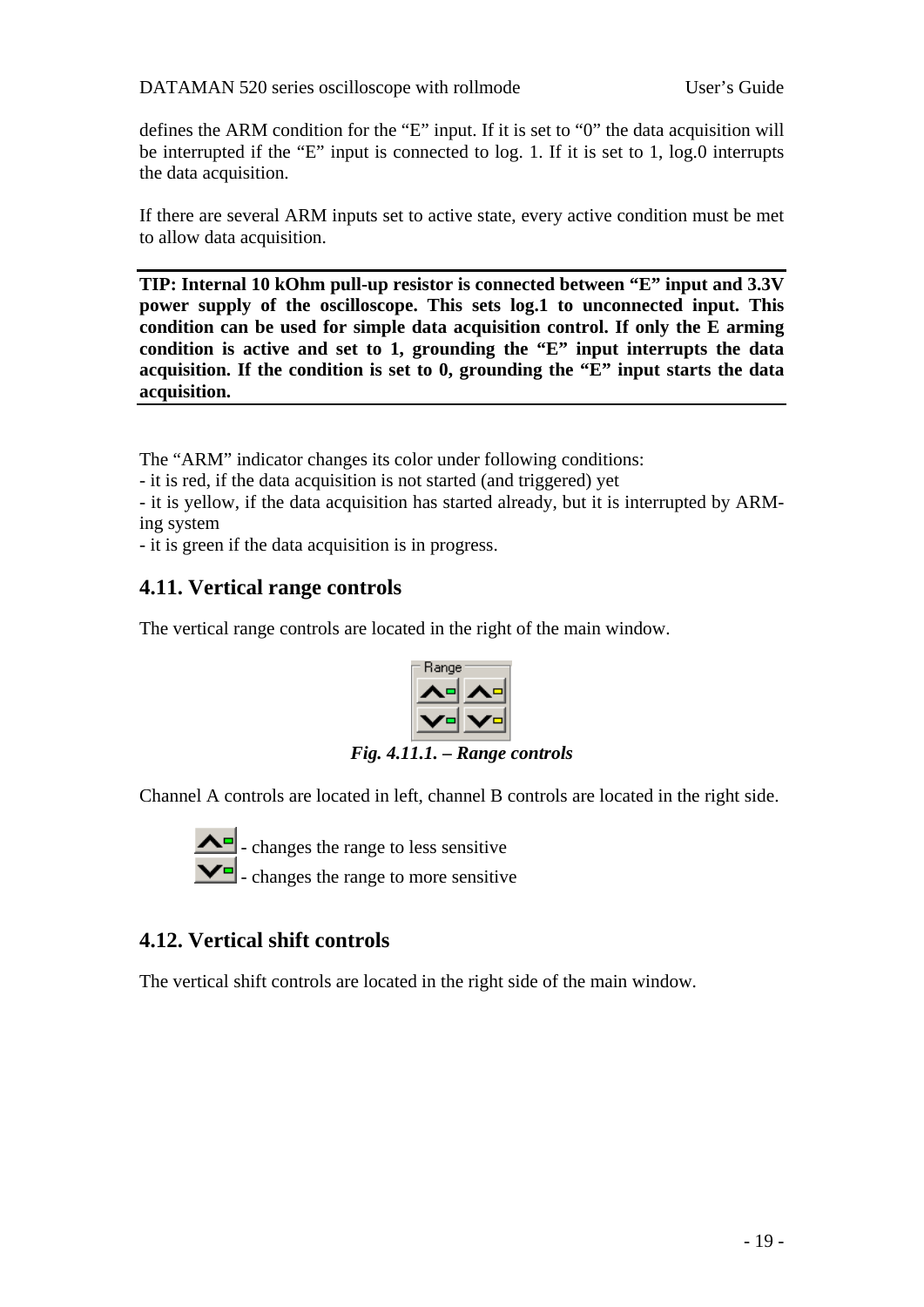<span id="page-19-0"></span>

Channel A controls are located in left, channel B controls are located in the right.  $\triangle$  - the waveform is shifted upwards by smallest possible value  $\blacktriangleright$  - the waveform is shifted downwards by smallest possible value. Click between slider and button to shift waveform by approx. 1 point. The vertical shift can be set by dragging the slider as well.

### **4.13. Signal source controls**

The signal source controls are located in the right of the main window.



*Fig. 4.13.1. – Signal source controls* 

Channel A controls are located in the left, channel B controls are located in the right. "1:1", "1:10", "1:100" or "1:1000" – probe attenuation ratio

**WARNING: Selection of improper probe attenuation may result in wrong information about voltages.** 

Click  $\sim$   $\blacksquare$  to select coupling. Click  $\blacksquare$  to ground input.

### **4.14. Channel information**

The channel information are displayed in the top of the main window.

Channel A information are located in the left, channel B information in the right.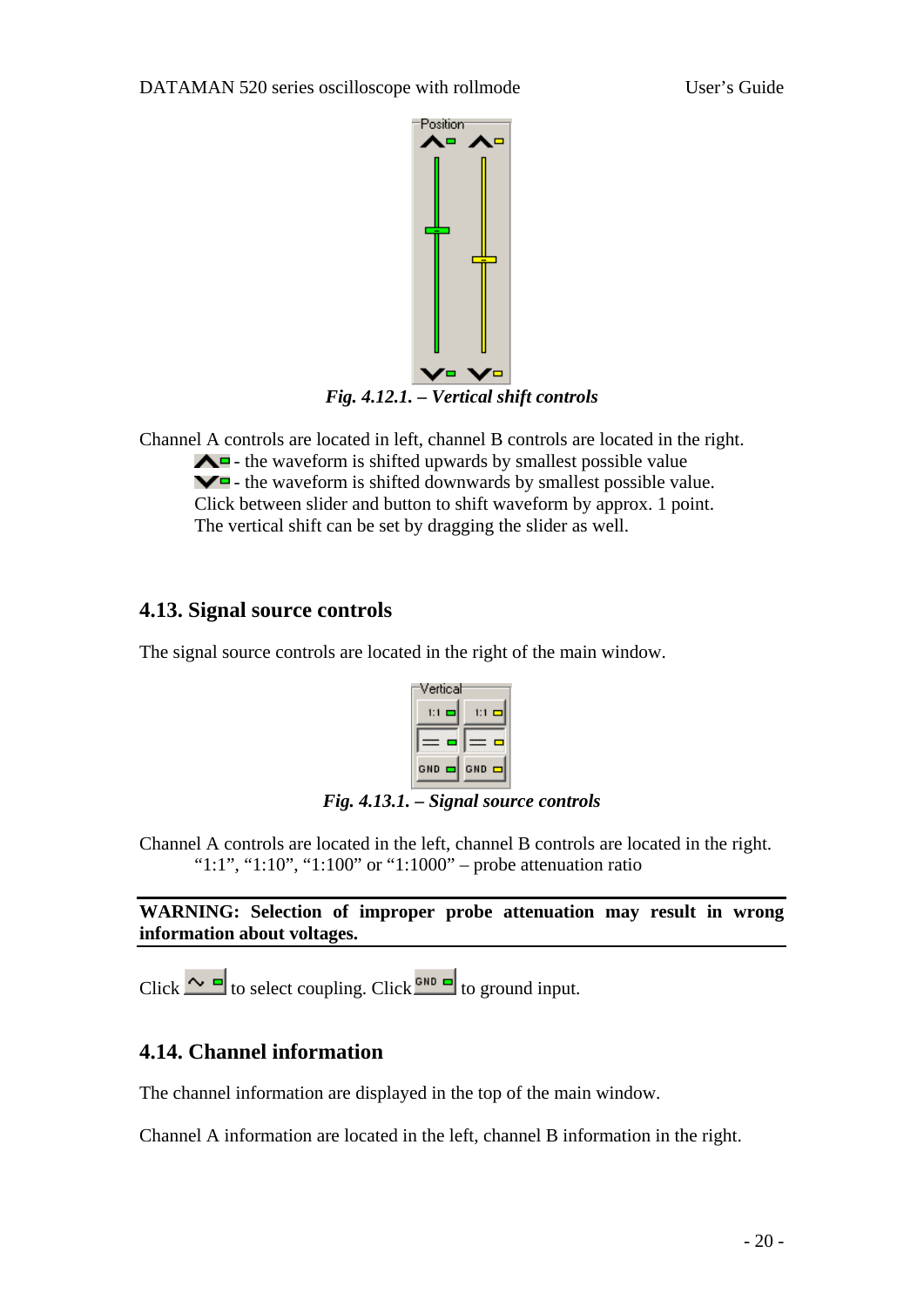<span id="page-20-0"></span>DATAMAN 520 series oscilloscope with rollmode User's Guide



*Fig. 4.14.1. – Channel information* 

Following information are displayed:



 $\blacksquare$  - information about coupling and probe attenuation ratio  $\equiv$  - range

#### **WARNING: If the improper probe attenuation is set, the information will be inaccurate.**

 $U(t)$ " – the last measured value  $\mathbf{F}$  - trigger threshold voltage

#### **4.15. Main menu**

The main menu is located in the top of the main window. Following menu items are available:

*File | Viewer* – Opens the data viewer.

*File | Exit –* Closes application.

*Settings | Restore defaults –* Reloads oscilloscope settings loaded on the application start.

*Settings | Load settings* – Loads oscilloscope settings saved by selecting "Settings | Save settings" menu item.

 *Settings | Save settings –* Saves oscilloscope settings to hard disk (to other file than default settings).

*Settings | Demo setup –* Opens window, where you can select signal parameters in demonstration mode.

*Settings | Color setup* – Opens window for color selection.

*Settings | Tool tip help* – Activates/deactivates the tool tip help.

*Settings* | *High priority* - Sets high priority execution of oscilloscope application.

*Help* | *Index –* Displays the Help index.

*Help* | *DATAMAN web* – Starts the internet browser installed in the computer to display the Dataman web site. This feature works only if the computer is already connected to internet.

*Help* | *Support* – Sends the e-mail message to the Dataman customer support. This feature works only if the computer has connection to internet.

*Help | About – Displays information about product.* 

#### **4.15.1. Demo setup window**

The demo setup window is opened after click on the main menu item.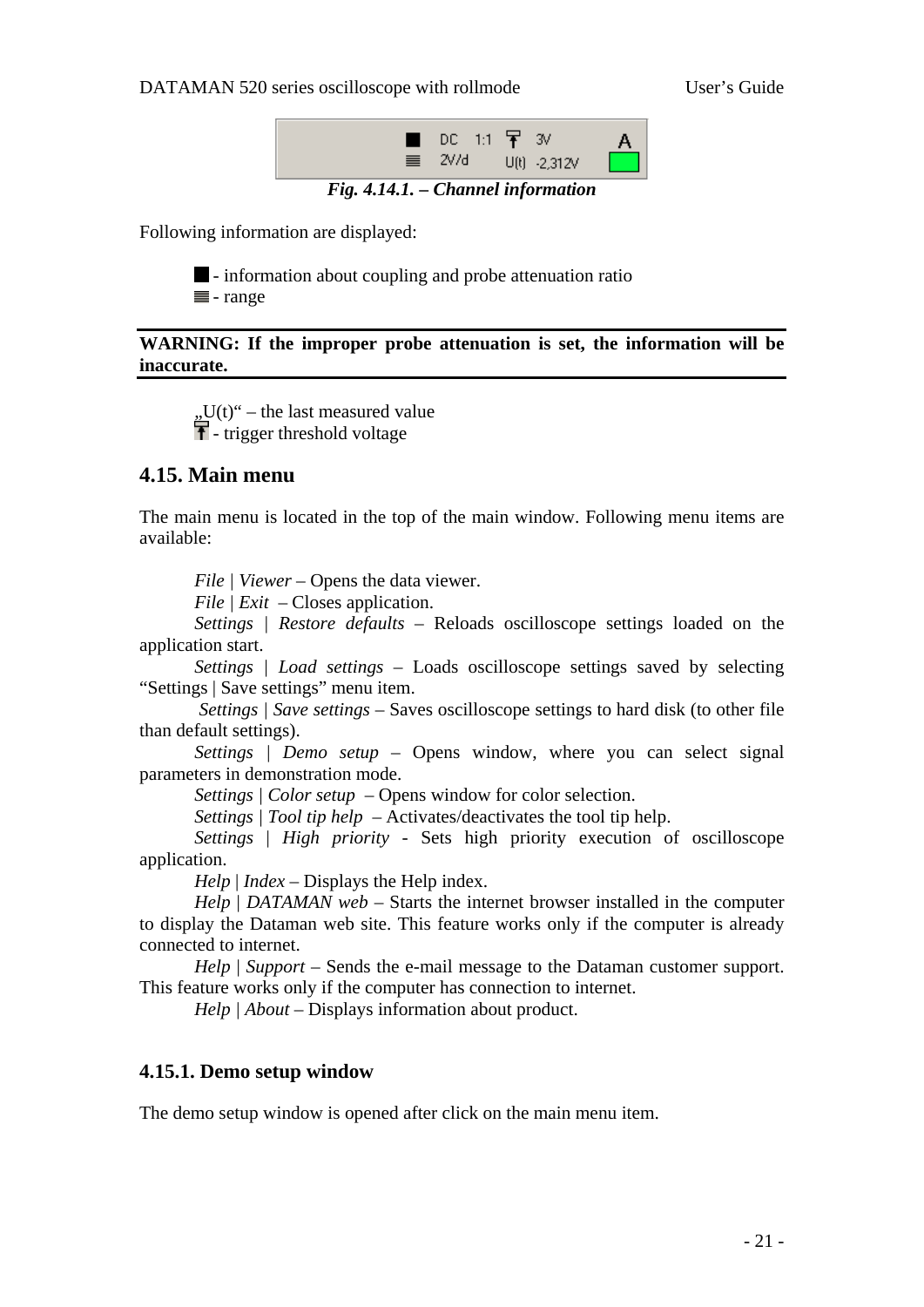#### <span id="page-21-0"></span>DATAMAN 520 series oscilloscope with rollmode User's Guide

| <b>Demo</b> setup |           |            |  |
|-------------------|-----------|------------|--|
|                   | Channel A | Channel B  |  |
| Amplitude         | 3000      | 2000<br>mV |  |
| Period            | 1000      | 2000<br>mS |  |
| Noise             | Ω         | mV<br>0    |  |
| ΠK                |           | Cancel     |  |
|                   |           |            |  |

*Fig. 4.15.1.1. – Demo setup window* 

Channel A controls are located in left, channel B controls are located in the right. "Amplitude" – amplitude of demo signal in mV

"Period" – period of demo signal in ms

"Noise" – noise level in mV

#### **4.15.2. Color settings window**

The color settings window is opened after click on the main menu item.

| <b>Color settings</b> |      |        |
|-----------------------|------|--------|
| Channel $A$ Set $=$   |      | ΠK     |
| Channel B             | -Set | Cancel |
| Grid                  | Set  |        |
| Background Set =      |      |        |
|                       |      |        |

*Fig. 4.15.2.1. – Color settings window* 

Click "Set" button located by label to open standard operating system color dialog to change color of:

 "Channel A" – channel A waveform and controls "Channel B" – channel B waveform and controls "Grid" – grid

"Background" – background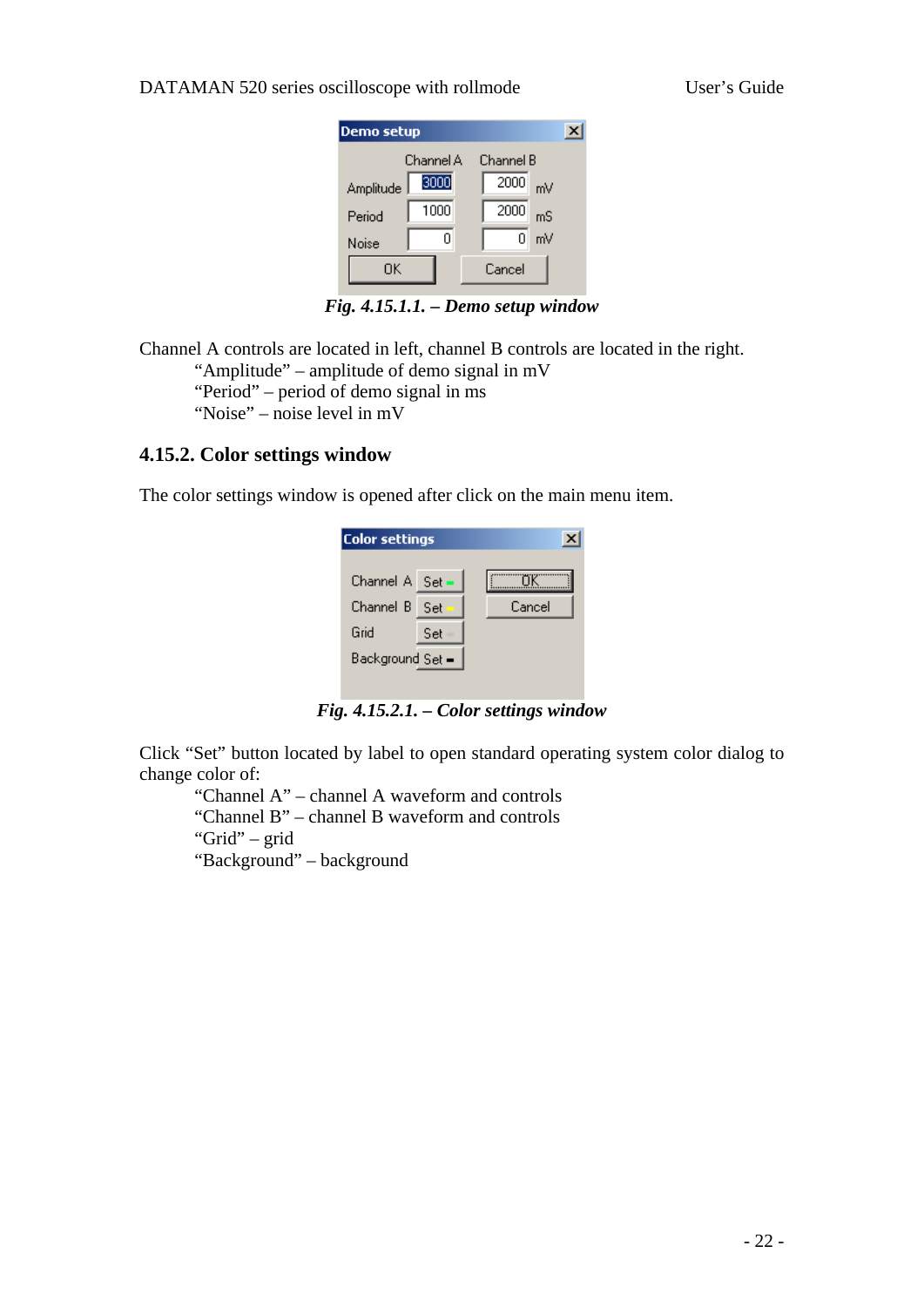## <span id="page-22-0"></span>**5. Data viewer main window**



Figure 5.1. shows the main window of the data viewer.

*Fig. 5.1. – The data viewer main window* 

The main window consists of the waveform screens, control elements, set of measured data and the main menu. The first operation you have to perform is opening the data file you want to view. If no file is opened, most of the control elements are inactive.

### **5.1. Opening the data file**

The viewer is designed to use data created by the "Roll mode" of DATAMAN 520 series oscilloscopes. Every file is created with extension "rmd". Structure of the data file is designed for handling huge amount of data. To speed up operations with the data file some data integrity checks are not performed. Please note that opening the file containing data incompatible with the viewer data structure can lead to unpredicted behaviour of the viewer.

#### **WARNING: Opening the incompatible file can lead to unpredictable behaviour of data viewer.**

The control elements for opening the data file are located on the lower left side of the screen.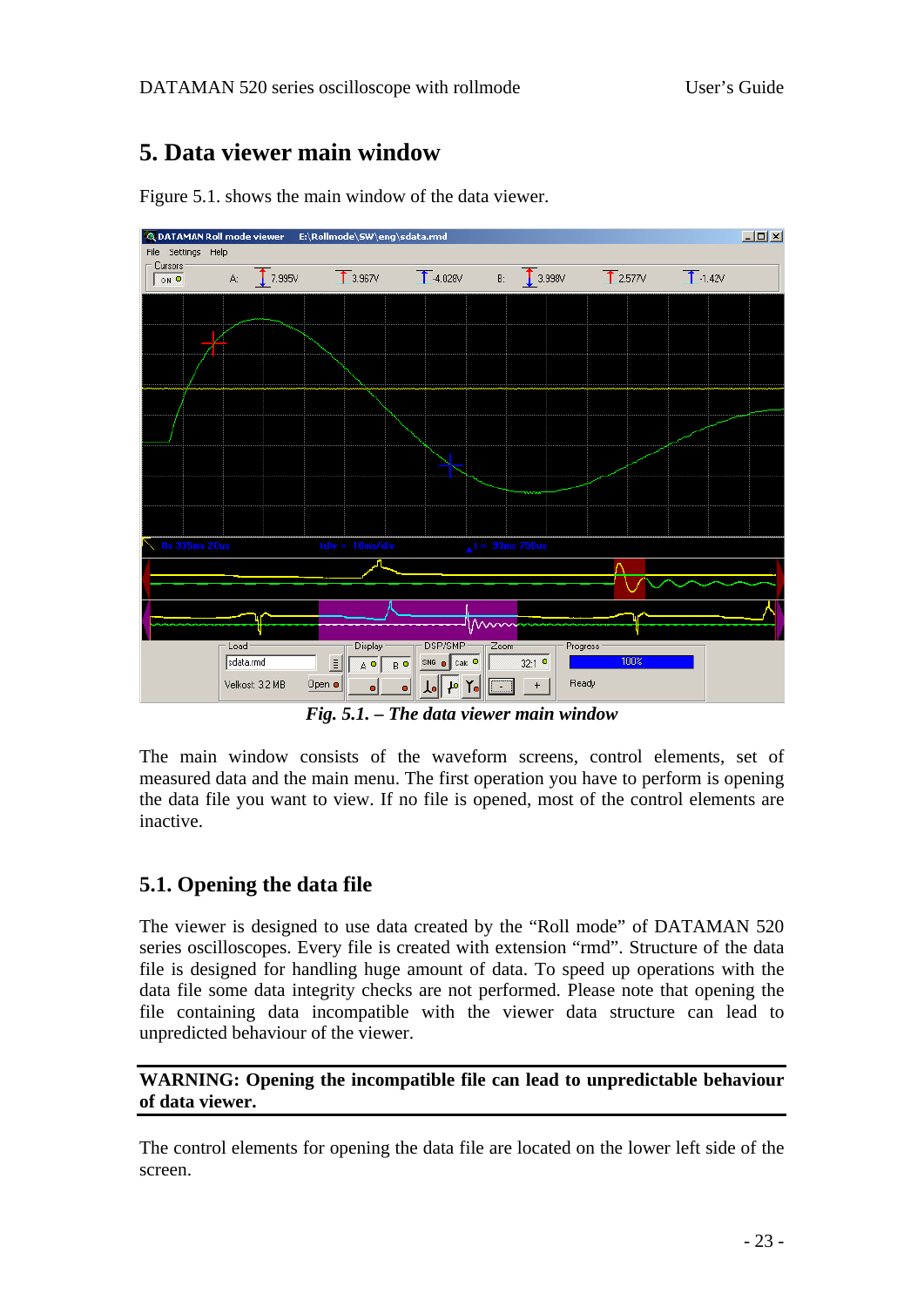

*Fig. 5.1.1. – Data file control elements* 

<span id="page-23-0"></span>The file name has to be inserted into the upper edit box.

The  $\equiv$  button opens standard operating system dialog, where you can select the target file.

Click "Open" to load data.

The length of the file is indicated on the right of the "Size" label.

The "progress" bar located on the right bottom side of the screen indicates the state of the load operation.

### **5.2. Waveform screens**

The waveform screens are shown on the fig. 5.2.1. They are used to display the whole data stored in the data file, part of data stored in internal buffer of the computer and part of data used for detailed measurements.



*Fig. 5.2.1. – Waveform screens* 

The "file screen" is located on the bottom side of the screens. It shows whole data stored in the data file (Fig.5.2.2). The violet color bar marks the data area cached in the internal waveform buffer of the computer. By moving this bar it is possible to change the content of the internal buffer. To move this bar click on screen on left or right side of it, click on arrows or simply drag it to desired position.



- 24 -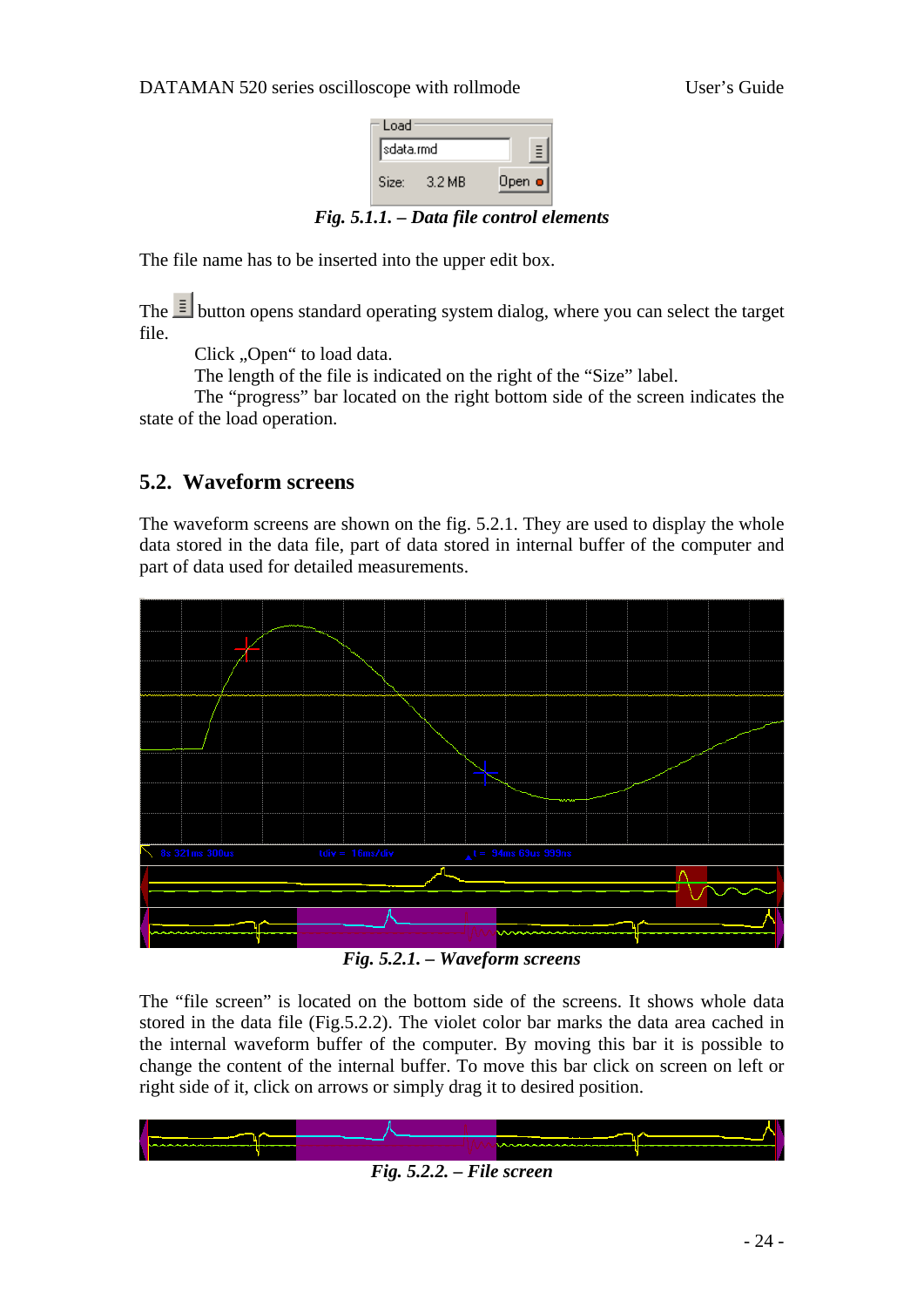<span id="page-24-0"></span>**WARNING: Moving data to internal buffer is the time consuming operation. The reaction to bar movements can take several seconds.** 

The waveform stored in the internal buffer is displayed on the screen positioned right above the file screen. Fig. 5.2.3. shows this "Buffer screen".



The brown color bar marks the area displayed on the screen called "Main screen". This screen shows detailed waveforms and allows cursor measurements. The brown color bar can be moved over the buffer screen. Moving this bar changes the content of the main screen.

The main screen occupies the largest part of the screen area (fig. 5.2.4.).

#### *Fig. 5.2.4. – Main screen*

Its vertical resolution is 256 points. It is able to display all details of the waveform. There are auxiliary information displayed on the bottom of this screen. From right to left: The real time of the left edge of the screen, horizontal grid size (time) and time between the screen cursors (red and blue cross).

**VARNING: Any place of the data can be marked by the time synchronization mark. The real time of the marked place can be set to any value. The real time of the left most edge of the screen is related to this mark. Sometimes it can be a negative value.** 

In addition to the waveforms, three types of cursors can be displayed on the main screen.

### **5.3. Cursors**

There are three types of cursors to perform measurements on the waveforms.

- time synchronization mark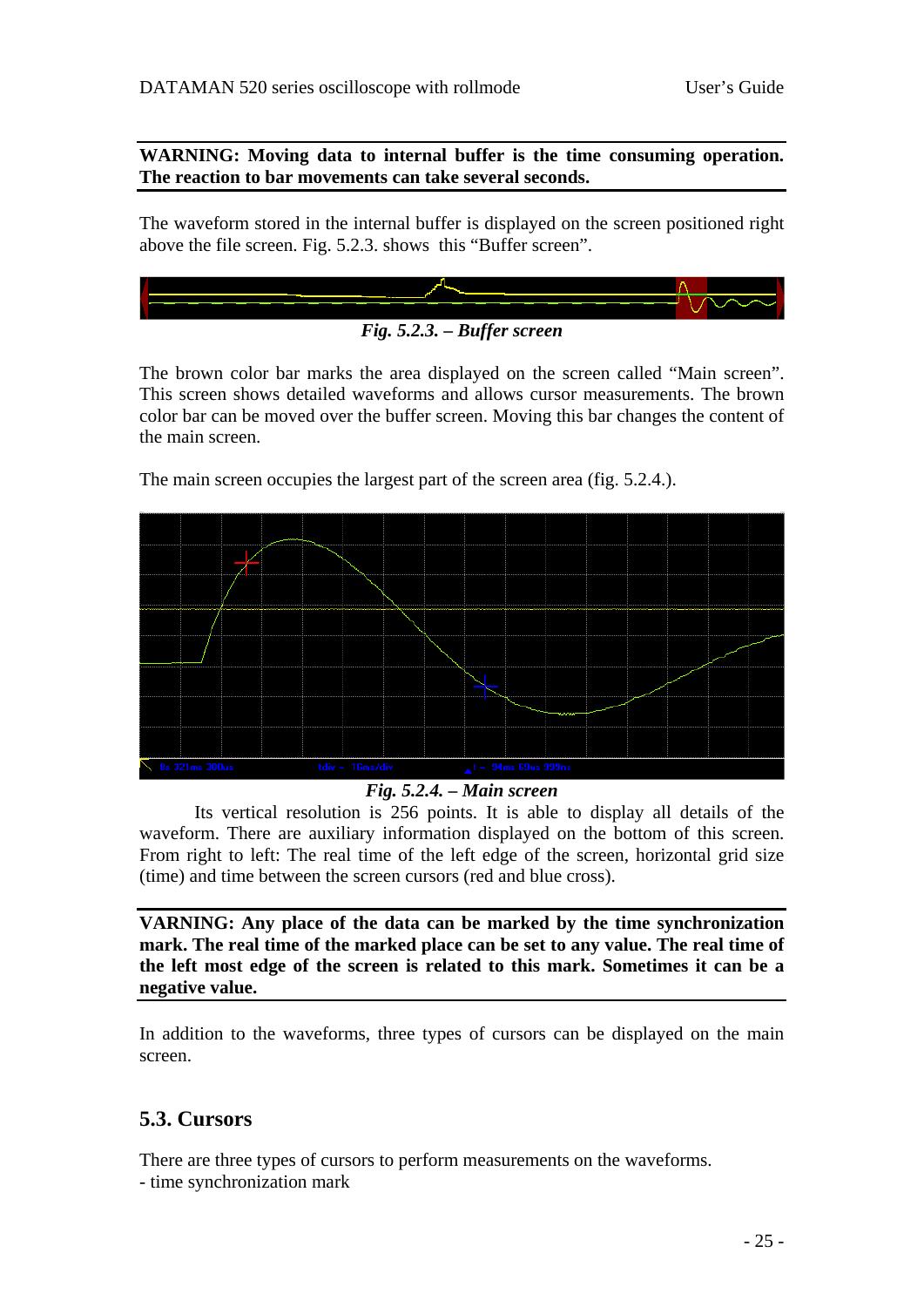- <span id="page-25-0"></span>- waveform cursors
- screen cursors

The first and the second one are usable for time relation measurements. The screen cursors are usable for both time and voltage measurements.

The time synchronization mark can be set to any place of the whole waveform. The time of this place can be set to any value. Any "real time" information will be calculated using this time. If the time synchronization mark is not used or it is deleted, the "real time" information are synchronized with the beginning of the measurement with time 0.

It is possible to place 10 "waveform cursors" (including the time synchronization mark) to whole waveform. The positions of these cursors are shown on all screens. They have different colors and names  $(C0 - C9)$ . They are usable to get "real time" information of their positions, information of time periods between these cursors and the time period between the position of any of these cursors and the red screen cursor. It is also simple to change the position of the main screen for displaying the waveforms around any of these cursors (see chapter 5.3.1.).

It is possible to activate two "screen cursors" on the main screen. They are displayed as the red and blue crosses. The information about the time period between these cursors is displayed under the screen (i.e.  $\triangle^t = \frac{95 \text{ms}}{349 \text{us}} \frac{349 \text{ms}}{999 \text{ns}}$ ). The results of voltage measurements using these cursors are displayed above the main screen.

### **5.3.1. Using cursors**

Click right mouse button on the main screen to pop-up menu.



*Fig. 5.3.1.1. – Cursor manipulation menu* 

*Add waveform cursor* – Adds waveform cursor. It is possible to drag it to any place of the main screen. The image of this cursor is also added to the file and buffer screens. The cursor is visible on main and buffer screen depending on their content.

*Set time synchro* – Creates time synchronization mark, if it is not already created. The mark has real time value 0 and it is possible to drag it to any place of the main screen.

*Bring cursor* – Moves selected waveform cursor to the main screen. After activation of this function the cursor selection menu will be displayed.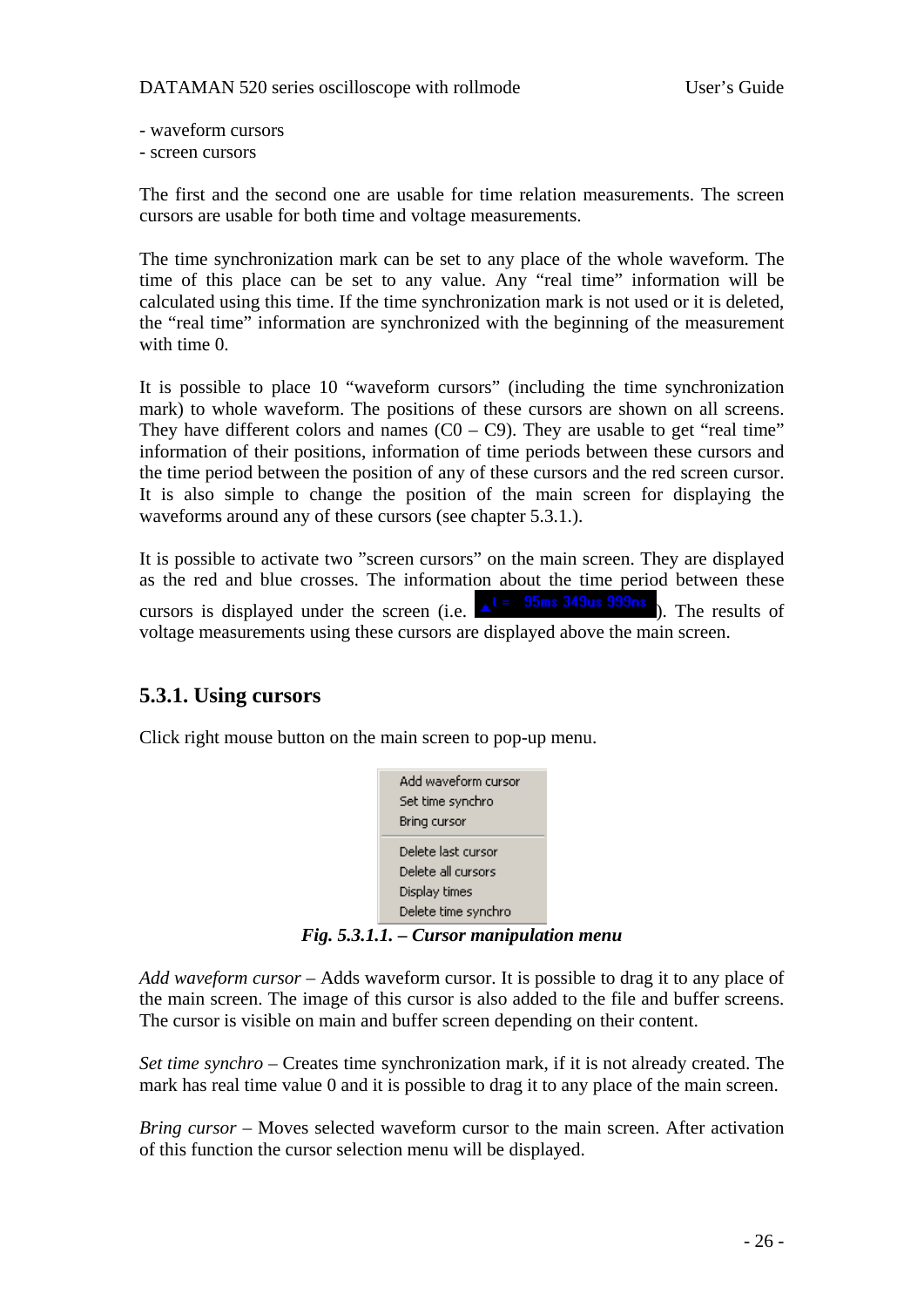#### <span id="page-26-0"></span>DATAMAN 520 series oscilloscope with rollmode User's Guide



*Fig. 5.3.1.2. – Cursor selection menu* 

*Delete last cursor –* Deletes the last added cursor

*Delete all cursors –* Deletes all waveform cursors

*Display times* – Displays time periods between cursors

| <b>Q</b> Time relations |                                                                                                                                   |                                                                  |    |     |                                                                                                                                 |     |                                                                              |     |                                                  | $ \Box$ $\times$ |
|-------------------------|-----------------------------------------------------------------------------------------------------------------------------------|------------------------------------------------------------------|----|-----|---------------------------------------------------------------------------------------------------------------------------------|-----|------------------------------------------------------------------------------|-----|--------------------------------------------------|------------------|
| Export to clipoboard    |                                                                                                                                   |                                                                  |    |     |                                                                                                                                 |     |                                                                              |     |                                                  |                  |
|                         |                                                                                                                                   |                                                                  |    |     |                                                                                                                                 |     |                                                                              |     |                                                  |                  |
|                         |                                                                                                                                   | C2                                                               | 33 | ID4 | ID5                                                                                                                             | IC6 | D                                                                            | IC8 | IC9                                              | TimeSynchro      |
|                         |                                                                                                                                   |                                                                  |    |     | 251 ms 981 us 975 ms 598 us 1 s 369 ms 71 i 1 s 834 ms 90" 2s 480 ms 99" 2s 920 ms 341 3s 372 ms 59! 3s 773 ms 17! 4s 173 ms 74 |     |                                                                              |     |                                                  |                  |
|                         | 251ms 981u                                                                                                                        |                                                                  |    |     | 723ms 617us 1s 117ms 73  1s 582ms 92' 2s 229ms 15i 2s 668ms 35i 3s 120ms 61: 3s 521ms 19' 3s 921ms 76                           |     |                                                                              |     |                                                  |                  |
|                         |                                                                                                                                   | - 975ms 598u - 723ms 617u                                        |    |     | 394ms 119us 859ms 310us 1s 505ms 39(1s 944ms 74) 2s 396ms 99(2s 797ms 58(3s 198ms 14)                                           |     |                                                                              |     |                                                  |                  |
| 14                      |                                                                                                                                   | l- 1s 369ms 71- 1s 117ms 73- 394ms 119u                          |    |     |                                                                                                                                 |     | 465ms 190us 1s 111ms 27; 1s 550ms 62' 2s 2ms 876u; 2s 403ms 46' 2s 804ms 27} |     |                                                  |                  |
| Шh                      | l- 1s 834ms 9C- 1s 582ms 92- 859ms 310u- 465ms 190u                                                                               |                                                                  |    |     |                                                                                                                                 |     | 646ms 88us ; 1s 85ms 431+1s 537ms 68I 1s 938ms 27I 2s 338ms 83I              |     |                                                  |                  |
| DБ                      |                                                                                                                                   | - 2s 480ms 95- 2s 229ms 15- 1s 505ms 35- 1s 111ms 27- 646ms 88us |    |     |                                                                                                                                 |     |                                                                              |     | 439ms 342us 891ms 597us 1s 292ms 18, 1s 692ms 74 |                  |
|                         |                                                                                                                                   |                                                                  |    |     | - 2s 920ms 34- 2s 668ms 35- 1s 944ms 74- 1s 550ms 62- 1s 85ms 431- 439ms 342u                                                   |     |                                                                              |     | 452ms 255us 852ms 839us 1s 253ms 40!             |                  |
| C8                      |                                                                                                                                   |                                                                  |    |     | - 3s 372ms 55- 3s 120ms 61- 2s 396ms 95- 2s 2ms 876u- 1s 537ms 66- 891ms 597u- 452ms 255u                                       |     |                                                                              |     | 400ms 584us 801ms 150us                          |                  |
| 09                      |                                                                                                                                   |                                                                  |    |     | - 3s 773ms 17- 3s 521ms 15- 2s 797ms 56- 2s 403ms 46- 1s 938ms 27- 1s 292ms 16- 852ms 839u- 400ms 584u                          |     |                                                                              |     |                                                  | 400ms 566us      |
|                         | <b>TimeSonehrul</b> - 4s 173ms 74-3s 921ms 7E-3s 198ms 14-2s 804ms 27-2s 338ms 85-1s 692ms 74-1s 253ms 4C-801ms 150u - 400ms 566u |                                                                  |    |     |                                                                                                                                 |     |                                                                              |     |                                                  |                  |

*Fig. 5.3.1.3. – Time periods table* 

Because the string of the displayed time could be too long to display, if you locate the mouse over the time string, the full information will be displayed. The time periods are displayed including information of the relation of the cursors. It is the difference between position of the cursor from the upper row and the cursor from left column. If the time period value is negative, the cursor from left column points to later time than the cursor from upper row.

Click "Export to clipboard" to save the time periods information to the clipboard. The data consists of the pair of cursor's names followed by data period information (from position of the second cursor is subtracted the position of the first one). The example of the clipboard export follows:

 $TimeSynchro-C1 = 63ms 29us 999ns$ TimeSynchro-C2 =  $126 \text{ms}$  779us 999ns TimeSynchro-C3 = 3s 433ms 909us 999ns TimeSynchro-C $4 = 3s$  592ms 529us 999ns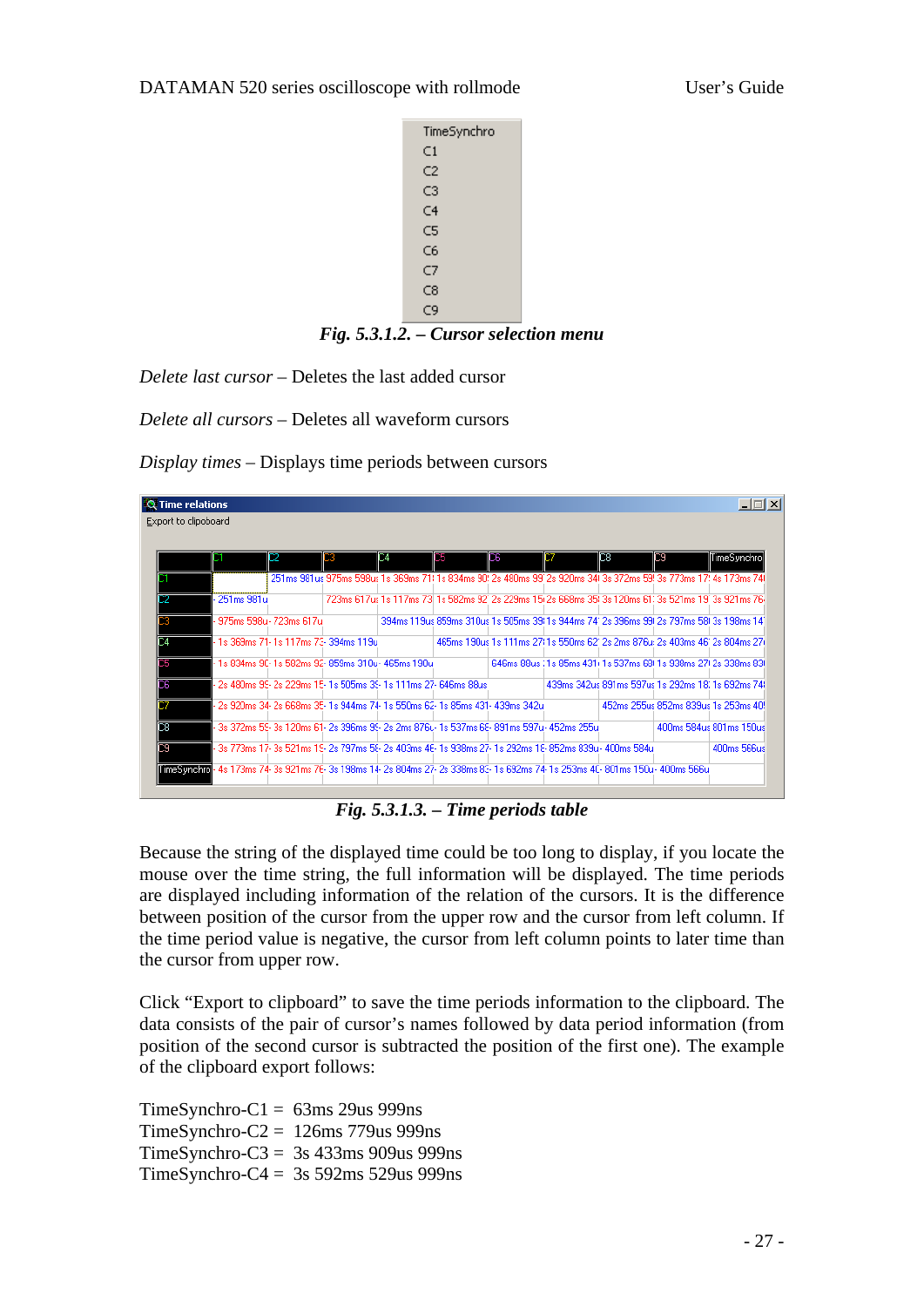```
TimeSynchro-C5 = 5s 548ms 519us 999ns
TimeSynchro-C6 = 10s 2ms 339us 999ns
TimeSynchro-C7 = 10s 64ms 739us 999ns 
TimeSynchro-C8 = 10s 128ms 419us 999ns 
TimeSynchro-C9 = 13s\,562\,\text{ms}\,360\,\text{us}C1-TimeSynchro = -63ms 49us 999ns
C1-C2 = 63ms 740us
C1-C3 = 3s 370ms 869us 999ns
C1-C4 = 3s 529ms 490us
C1-C5 = 5s 485ms 479us 999ns
C1-C6 = 9s 939ms 299us 999nsC1-C7 = 10s 1ms 699us 999ns
C1-C8 = 10s 65ms 379us 999ns
C1-C9 = 13s 499ms 320usC2-TimeSynchro = -126ms 800us
C2-C1 = -63ms 760us
C2-C3 = 3s 307ms 119us 999ns
C2-C4 = 3s \, 465 \, \text{ms} \, 739 \, \text{us} \, 999 \, \text{ns}C2-C5 = 5s 421ms 729us 999ns
C2-C6 = 9s 875ms 549us 999ns
C2-C7 = 9s 937ms 949us 999nsC2-C8 = 10s 1ms 629us 999ns
C2-C9 = 13s 435ms 569us 999nsC3-TimeSynchro = - 3s 433ms 929us 999ns
C3-C1 = -3s 370ms 889us 999ns
C3-C2 = -3s 307ms 139us 999ns
C3-C4 = 158ms 610us
C3-C5 = 2s 114ms 600us
C3-C6 = 6s 568ms 420usC3-C7 = 6s 630ms 820us
C3-C8 = 6s 694ms 500usC3-C9 = 10s 128ms 440us
C4-TimeSynchro = -3s 592ms 550us
C4-C1 = -3s 529ms 510us
C4-C2 = -3s 465ms 760us
C4-C3 = -158ms 630us
C4-C5 = 1s 955ms 979us 999ns
C4-C6 = 6s 409ms 799us 999ns
C4-C7 = 6s 472ms 199us 999ns
C4-C8 = 6s 535ms 880us
C4-C9 = 9s 969ms 819us 999nsC5-TimeSynchro = - 5s 548ms 539us 999ns 
C5-C1 = -5s 485ms 500us
C5-C2 = -5s 421ms 750us
C5-C3 = -2s 114ms 620us
C5-C4 = -1s 956ms
C5-C6 = 4s 453ms 809us 999ns
C5-C7 = 4s 516ms 210us
C5-C8 = 4s 579ms 889us 999nsC5-C9 = 8s 13ms 830us
```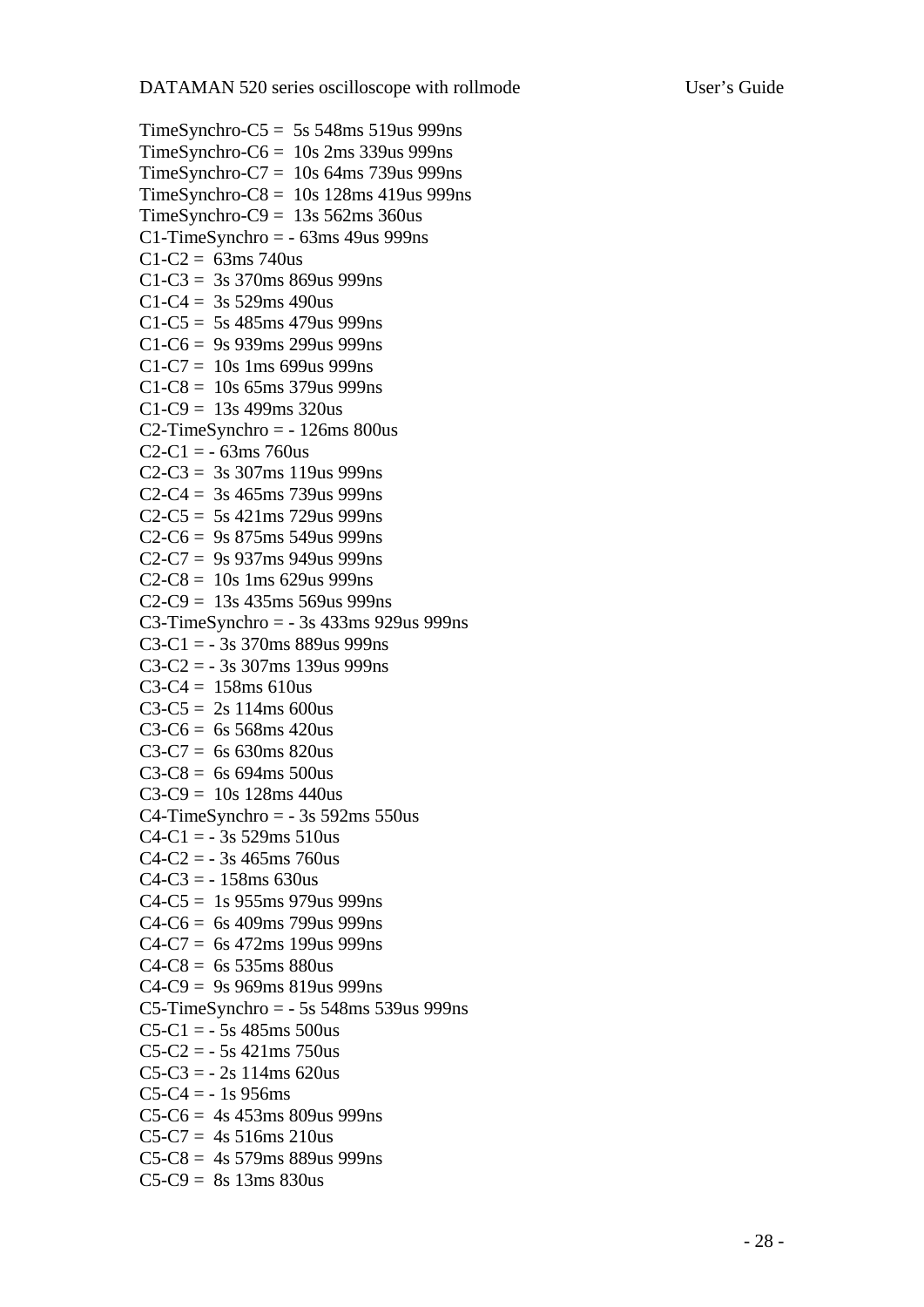```
C6-TimeSynchro = - 10s 2ms 359us 999ns
C6-C1 = -9s 939ms 319us 999ns
C6-C2 = -9s 875ms 569us 999ns
C6-C3 = -6s 568ms 439us 999ns
C6-C4 = -6s 409ms 819us 999ns
C6-C5 = -4s 453ms 829us 999nsC6-C7 = 62ms 389us 999nsC6-C8 = 126ms 69us 999ns
C6-C9 = 3s 560ms 9us 999ns
C7-TimeSynchro = - 10s 64ms 760us
C7-C1 = -10s 1ms 720us
C7-C2 = -9s 937ms 969us 999nsC7-C3 = -6s 630ms 840us
C7-C4 = -6s 472ms 220us
C7-C5 = -4s 516ms 230usC7-C6 = -62ms\,409us\,999nsC7-C8 = 63ms 670us
C7-C9 = 3s 497ms 609us 999ns
C8-TimeSynchro = - 10s 128ms 439us 999ns 
C8-C1 = -10s 65ms 399us 999ns
C8-C2 = -10s 1ms 649us 999ns
C8-C3 = -6s 694ms 519us 999nsC8-C4 = -6s 535ms 899us 999ns
C8-C5 = -4s 579ms 909us 999ns
C8-C6 = -126ms 90us
C8-C7 = -63ms690usC8-C9 = 3s 433ms 929us 999ns 
C9-TimeSynchro = - 13s 562ms 379us 999ns 
C9 - C1 = -13s 499ms 340us
C9-C2 = -13s 435ms 590usC9-C3 = -10s 128ms 460us
C9 - C4 = -9s 969ms 840us
C9 - C5 = -8s 13ms 849us 999ns
C9 - C6 = -3s 560ms 29us 999ns
C9 - C7 = -3s 497ms 630us
C9-C8 = -3s 433ms 949us 999ns
```
*Delete time synchro –* Deletes time synchronization mark

The cursor properties can be modified. After clicking on the cursor (positioned on the main screen) the following menu appears.



*Edit cursor* – Displays the property modification screen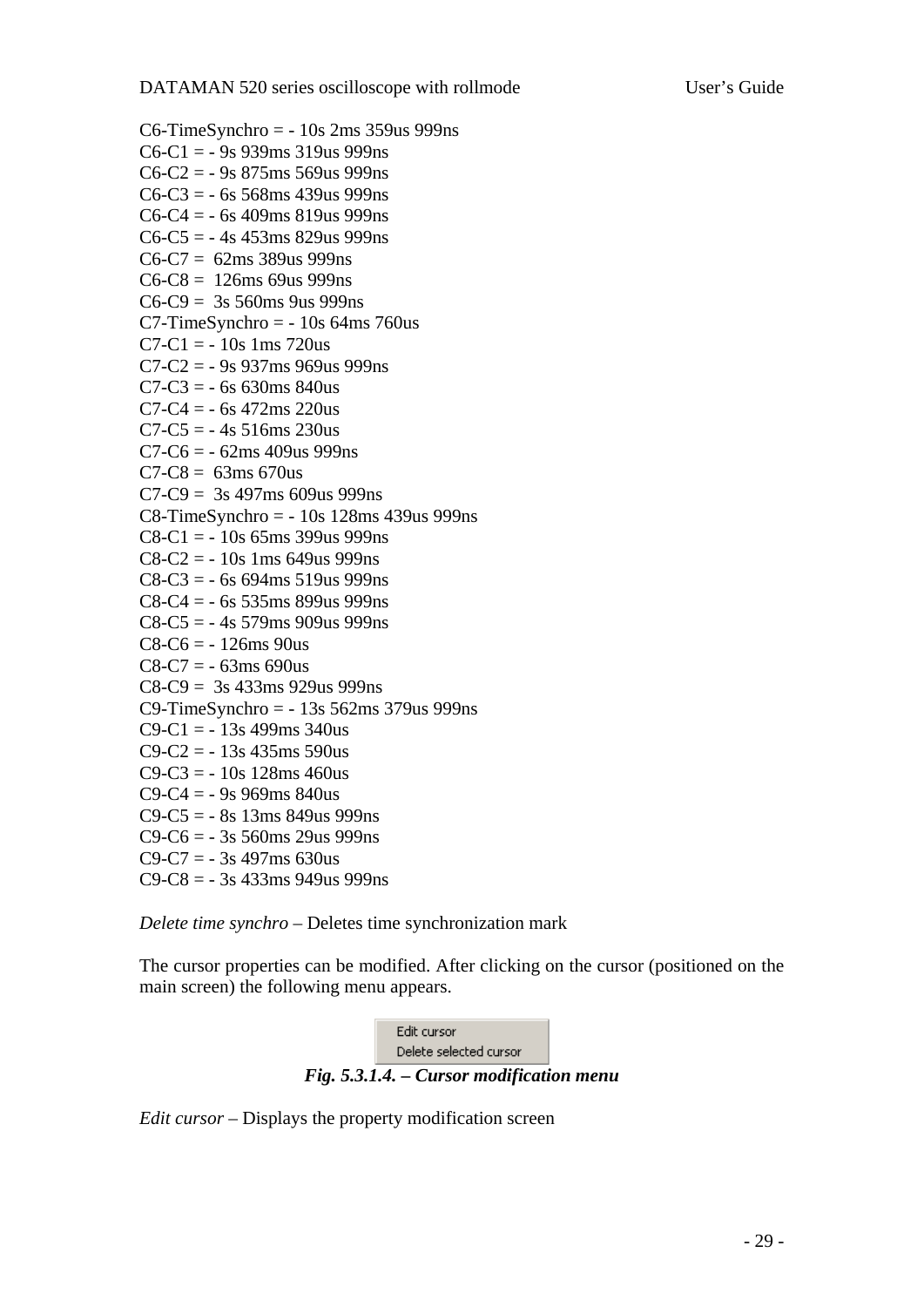#### <span id="page-29-0"></span>DATAMAN 520 series oscilloscope with rollmode User's Guide

| <b>Cursor properties</b> |          |
|--------------------------|----------|
| Cursor type              | Waveform |
| Cursor color             |          |
| Cursor name              | C1       |
| Time                     |          |
| ΟK                       | Cancel   |

*Fig. 5.3.1.5. Property modification window* 

*Cursor color* – Changes the cursor's color

*Cursor name* – The name of the selected cursor

#### **VARNING: No warning or error message is displayed when the entered name is the same as the name of any other cursor.**

The entered attributes become active after clicking on the "OK" button. Clicking "Cancel" closes the window with no property changes.

Clicking on the time synchronization mark opens different window.

| <b>Cursor properties</b>    |              |
|-----------------------------|--------------|
| Cursor type<br>Cursor color | Time Synchro |
| Cursor name                 | TimeSynchro  |
| Time                        | 6h16m5s497ms |
| ΟK                          | Cancel       |

*Fig. 5.3.1.6. – Time synchro mark modification window* 

*Cursor color* – Change the cursor's color

*Cursor name* – The name of the selected cursor

*Time* – Sets the real time of the time synchronization mark position. All real time information will be related to this time. The following format is usable to enter the time: xxhyymzz.zzzs. Where xxh – time in hours, yym – time in minutes, zz.zzzs – time in seconds. While entering the time information the color of the string is blue. It changes to black after pressing the "ENTER" key. Then it is possible to click to "OK", or "Cancel" as it is described above.

Fig. 5.3.1.7. shows the viewer screens with screen cursors activated. The screen cursors can be activated/deactivated using the "Cursors" button above the screens. There are nine waveform cursors and the time synchronization mark positioned over the waveform. If the screen cursor or the time synchronization mark is not visible on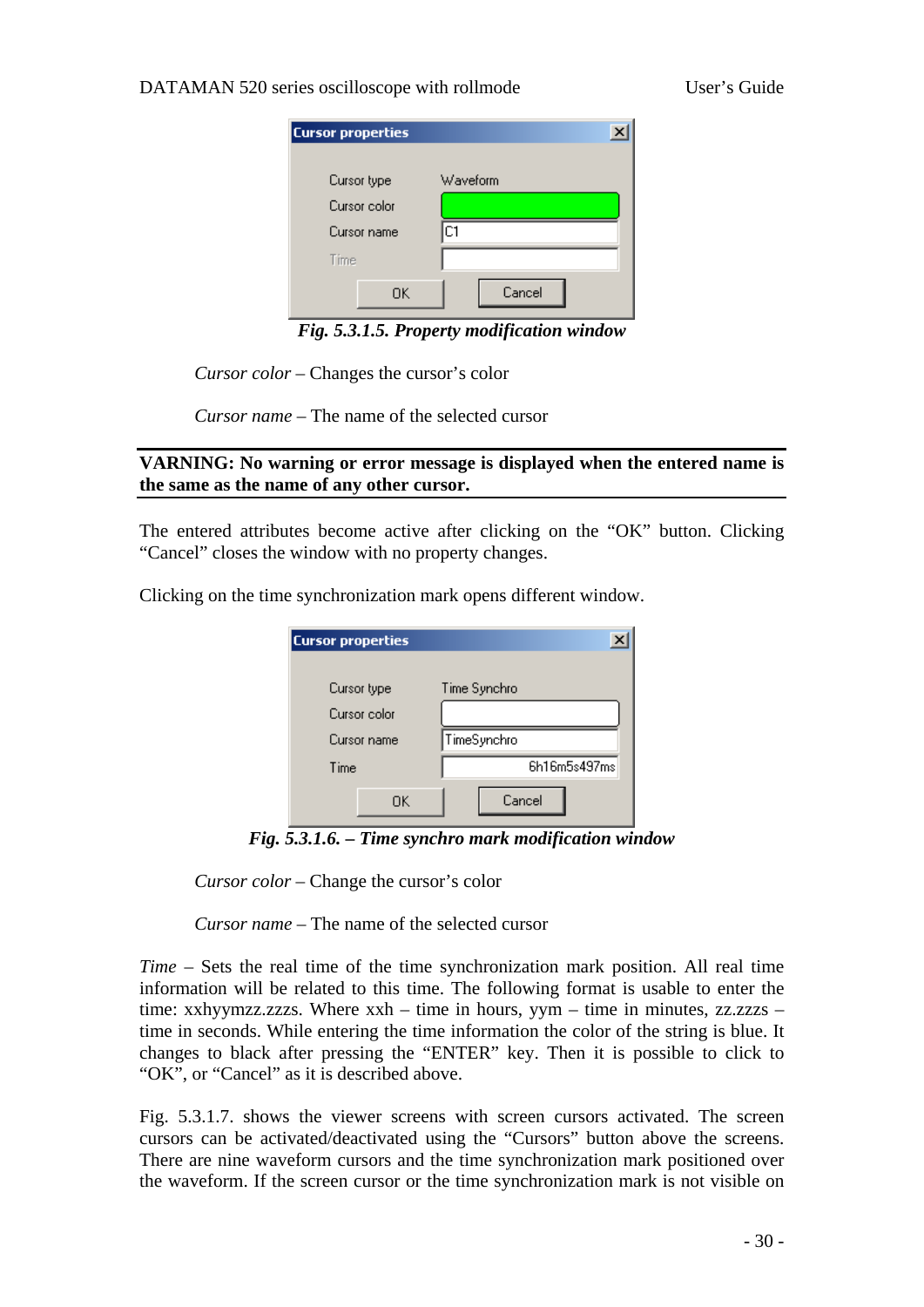<span id="page-30-0"></span>the main screen, its position is marked by left or right pointing triangle. The color of the triangle is the same as the color of the cursor.



*Fig. 5.3.1.7. – Viewer screens with waveform cursors and time synchro mark* 

The relative position (order) of these triangles is the same as the placement of the cursors.

Positioning the mouse cursor to the triangle, the real time of the cursor position and the time period between the red screen cursor and the selected waveform cursor (or synchronization time mark) is displayed. If the waveform cursor is visible on the main screen, positioning the mouse cursor to it has the same effect as the positioning to the triangle. If the screen cursors are not active, the time period between the waveform cursor and the red screen cursor is not displayed.

The triangles are also usable to change the main screen position in the waveform. Clicking to triangle changes the position of the main screen to display waveform around the selected cursor (or time synchronization mark).

The screen cursors are also usable to measure voltages. The voltage of the vertical position of red cursor, blue cursor and voltage between red and blue cursors (for channels A and B) are displayed above the screen.

### **5.3.2. Measuring non-continuous data**

Two types of discontinuity can occur:

- Internal buffer overflow during data acquisition.
- Discontinuity caused by ARM-ing data acquisition.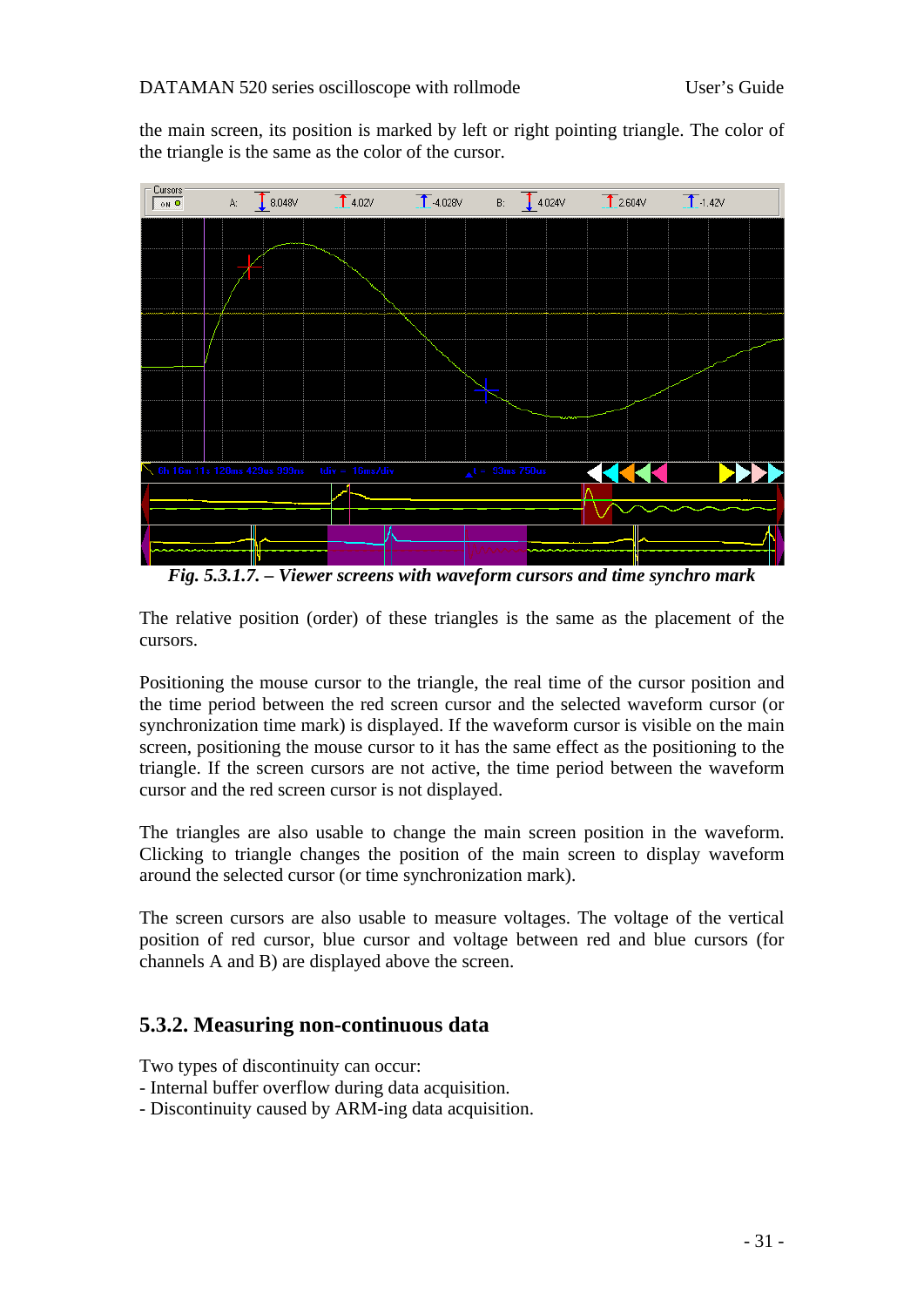<span id="page-31-0"></span>The result of a time period measurement with time discontinuity caused by internal buffer overflow is displayed in red color, or as a string followed by "!" character. This indicates, that the displayed time is not correct.

If the time break is caused by ARM-ing the data acquisition, the time can be reconstructed and there is no difference between displaying the result of measurements with no time discontinuities and with time discontinuities caused by ARM-ing.

### **5.4. Channel visibility controls**

The channel visibility controls are located in the left of the main window.



*Fig. 5.4.1. – Channel visibility controls* 

"A" – activates/deactivates channel A waveform

"B" – activates/deactivates channel B waveform

The buttons on the bottom row are reserved for future use and have no effect.

### **5.5. Waveform display mode control**

The controls are located in the bottom of the main window.



*Fig. 5.5.1. – Waveform display mode controls* 

If more than 1 sample is displayed to one dot of the waveform, it is necessary to set the mode of creating the dot. There are two buttons to choose the basic mode.

If "SNG" is selected, only the first sample of time period represented by the dot is displayed.

If "Calc" is selected, the dot is calculated out of all samples. The method of calculation depends on the following controls:

If the  $\mathbf{f}^{\bullet}$  is activated, the displayed dot is calculated as average of the measured samples.

If the  $\frac{1}{\sqrt{2}}$  is activated, the displayed dot is calculated as a maximum of measured samples.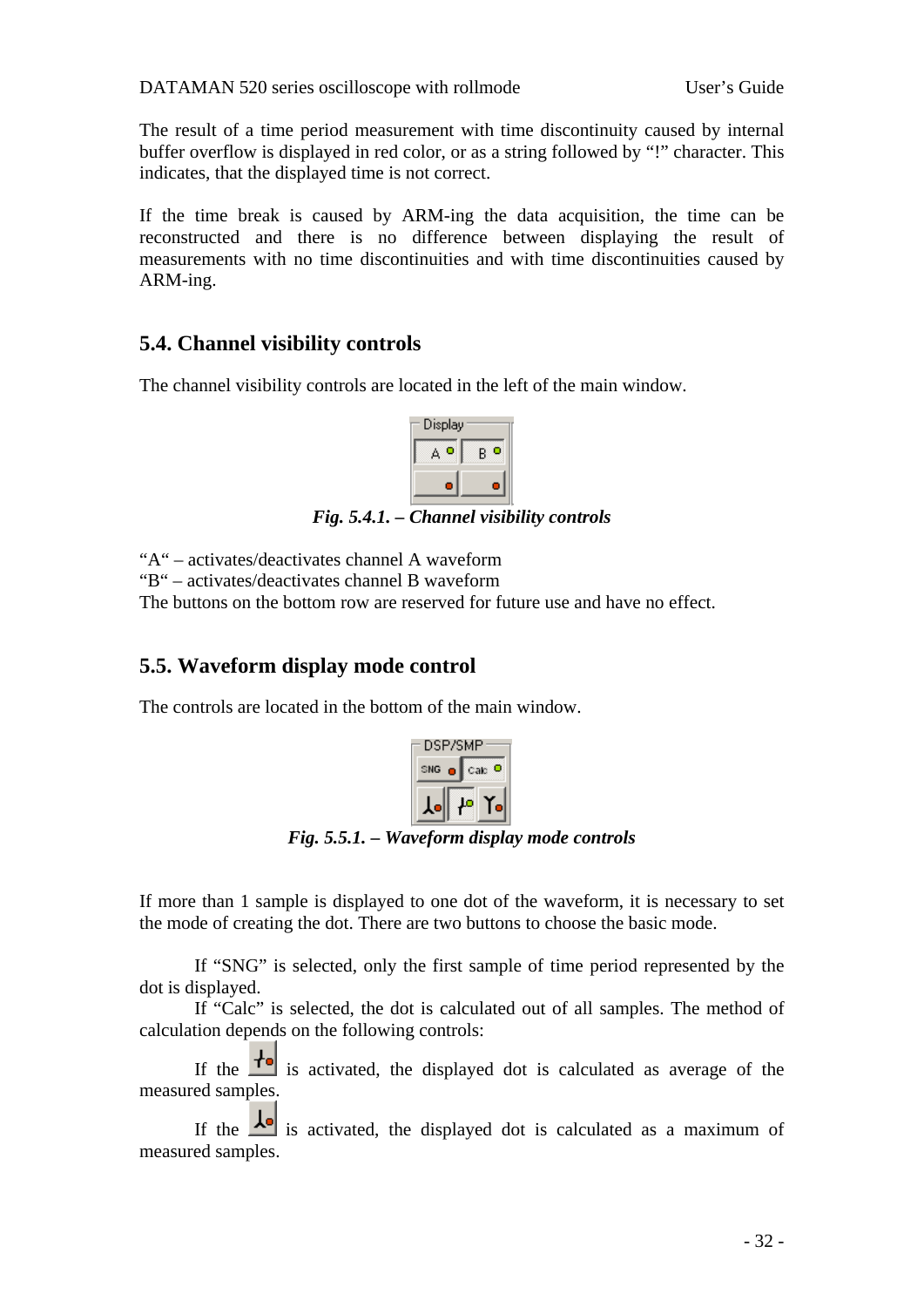<span id="page-32-0"></span>If the  $\overline{I}$  is activated, the displayed dot is calculated as a minimum of measured samples.

If both the  $\frac{1}{\sqrt{2}}$  and  $\frac{1}{\sqrt{2}}$  are activated, the line between maximum and minimum value of samples is displayed.

#### **5.6. Zoom control**

The waveform displayed on the main screen can be zoomed. The zoom controls are located below the screens.



*Fig. 5.6.1. Zoom controls* 

The upper button switches zoom on/off. If it is switched off each sample is displayed as the dot on the screen. If it is activated, each displayed dot represents several samples. Number of samples (zoom ratio) is displayed on the button. The display mode is described in chapter 5.5. of this manual. The zoom ratio is controlled via buttons "-" and "+".

#### **5.7. Progress indicator**

Some operations with the long data files can take lot of time. The progress indicator located in the lower left side of the main window informs you about the state of the operation.

| 100%  |
|-------|
|       |
| Ready |

*Fig. 5.7.1. Progress indicator* 

The type of operation is indicated below the progress indicator.

#### **5.8. Main menu**

 The main menu is located in the top of the main window. Following menu items are available:

*File | Print –* Opens the print manager *. File | Exit –* Closes application. *Settings | Color setup* – Opens window for color selection.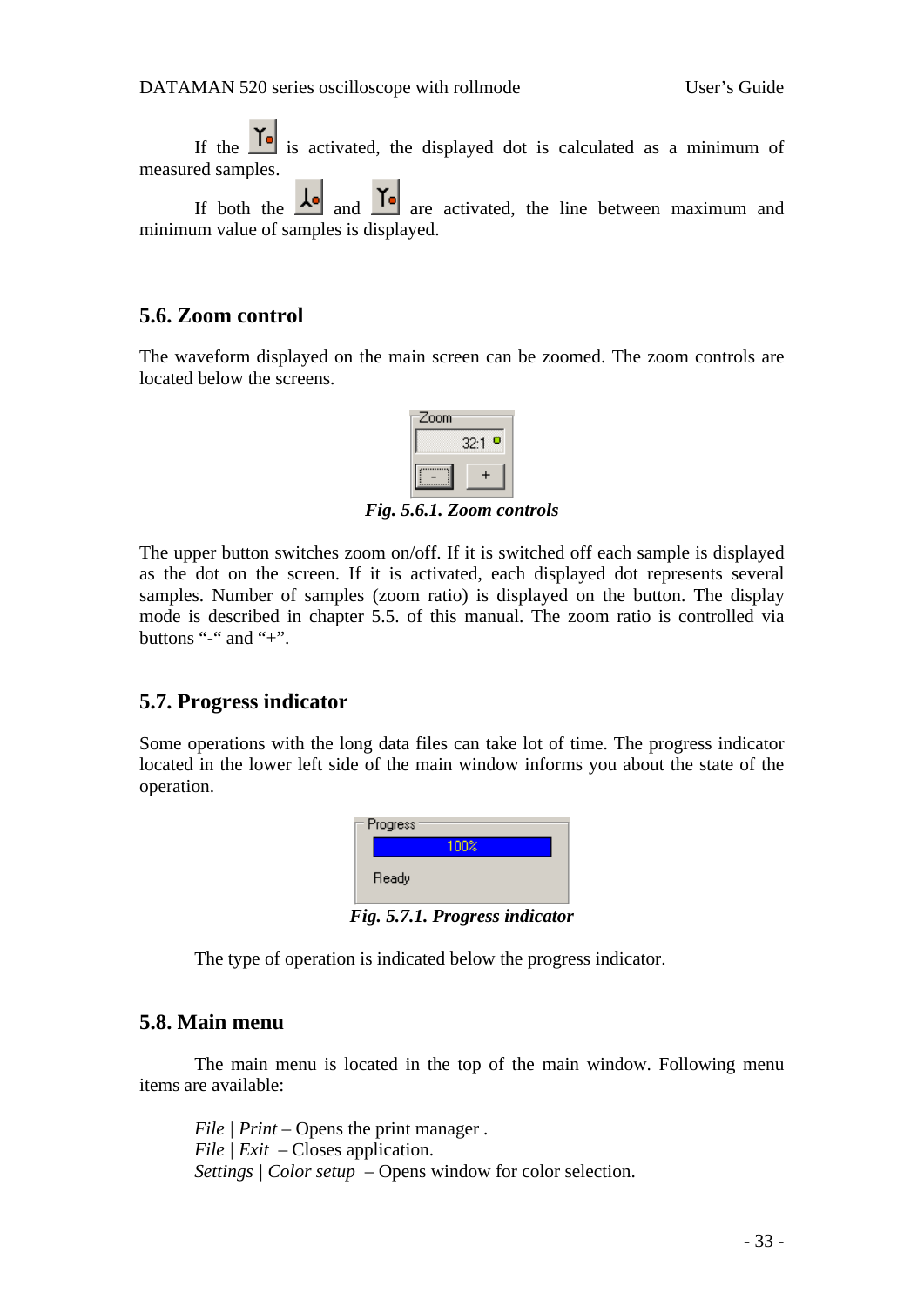*Settings | Show grid* – Activates/deactivates the grid on the main screen. *Help* | *Index –* Displays the Help index.

<span id="page-33-0"></span>*Help* | *Dataman web* – Starts the internet browser installed in the computer to display the Dataman web site. This feature works only if the computer is already connected to internet.

*Help* | *Support* – Sends the e-mail message to the Dataman customer support. This feature works only if the computer has connection to internet.

*Help | About* – Displays information about product.

#### **5.8.1. Print Support**

To open the print manager window, click the "Print" item of the [main menu](#page-0-0).



*Fig. 5.8.1.1. - Print Manager Window* 

On the left side of the window the page is previewed as it will be printed. Several important parts of the page are highlighted. The lines marking these parts will not be printed. The red line outlines the printable area of the page. Selected object is marked by black dashed outline.

To select an object, click it. You can move it into a desired position by dragging it. To change the size of a chosen object, drag its outline.

In the lower right corner of the window the following information on the properties of the selected object is shown:

"Name" – Name of the object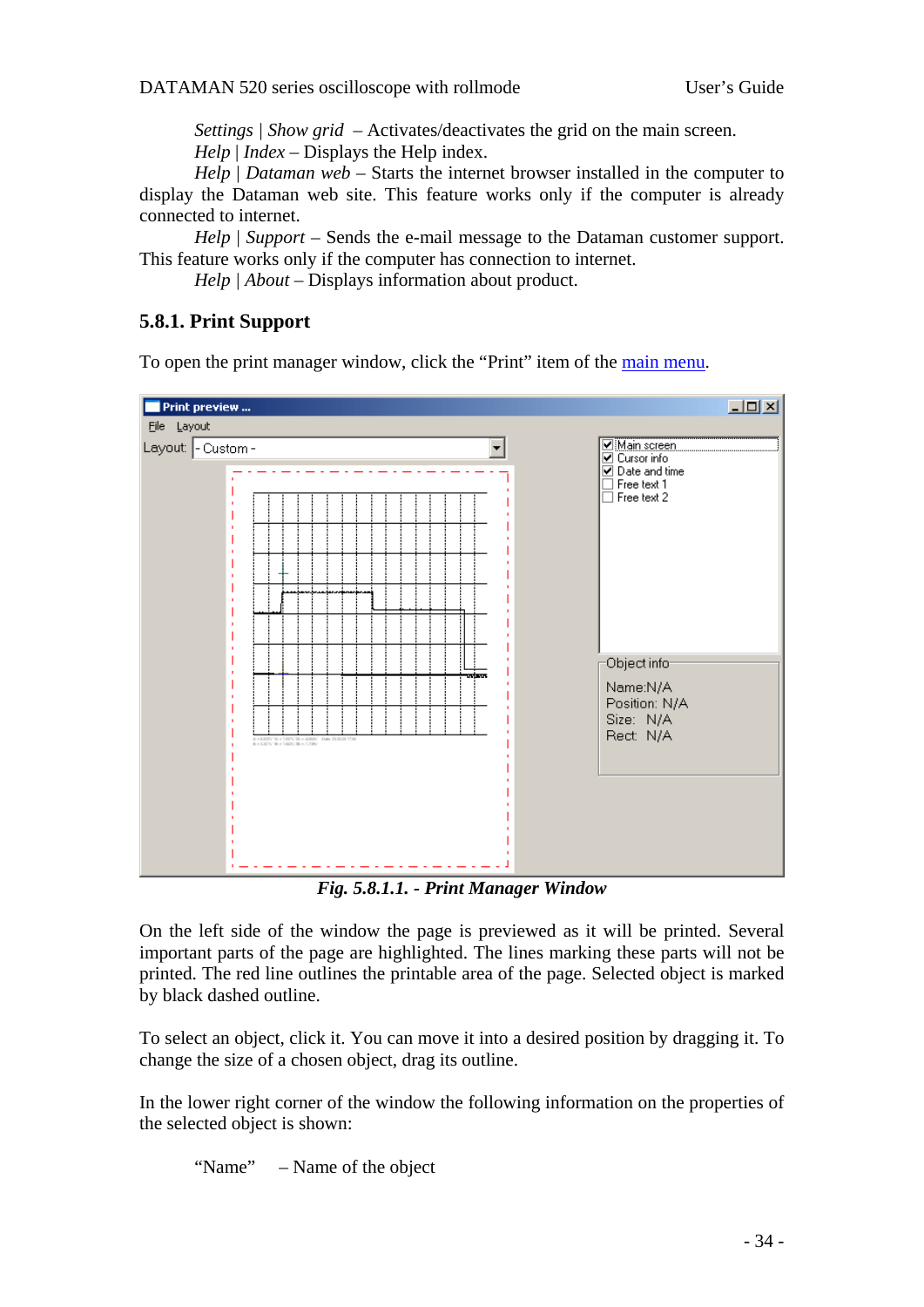<span id="page-34-0"></span>DATAMAN 520 series oscilloscope with rollmode User's Guide

"Position" – Coordinates of the upper-left corner of the object on the page in millimeters

"Size" – Size of the object in millimeters

"Rect" – Position of the upper-left corner and the lower-right corner on the page in millimeters

| Object info                                                                                         |  |
|-----------------------------------------------------------------------------------------------------|--|
| Name:Main screen<br>Position: [20mm,20mm]<br>$Size: 257mm \times 133mm$<br>Rect: [20,20,277,153] mm |  |

*Fig. 5.8.1.2. - Object Info* 

In the upper-right corner of the window names of all the objects that can be placed into the page are listed. To display/hide an object, click the box next to the object name. To select an object, click the name of the object (if the object is displayed).

| ☑ Main screen<br>⊿ Cursor info<br>$\mathsf{\Sigma}\hspace{1pt}\mathsf{D}$ ate and time<br>Free text 1<br>$\Box$ Free text 2 |  |
|-----------------------------------------------------------------------------------------------------------------------------|--|
|                                                                                                                             |  |
|                                                                                                                             |  |

*Fig. 5.8.1.3. - List of available objects* 

**TIP: Two objects with content that can be specified by the user are available (objects "Free text 1" and "Free text 2"). Double-clicking any of these objects opens a dialog window to insert the text to be displayed.** 

It is possible to select automatic layout and predefined schemes of object display in the "Layout" combo-box. Choosing the "Custom" item does not affect the current layout.

**WARNING: In the "Layout" combo-box only the layouts available for the current paper size are shown.** 

It is possible to save a modified layout under the current name choosing the "*Layout | Save layout*" item of the main menu of this window. To save it under a different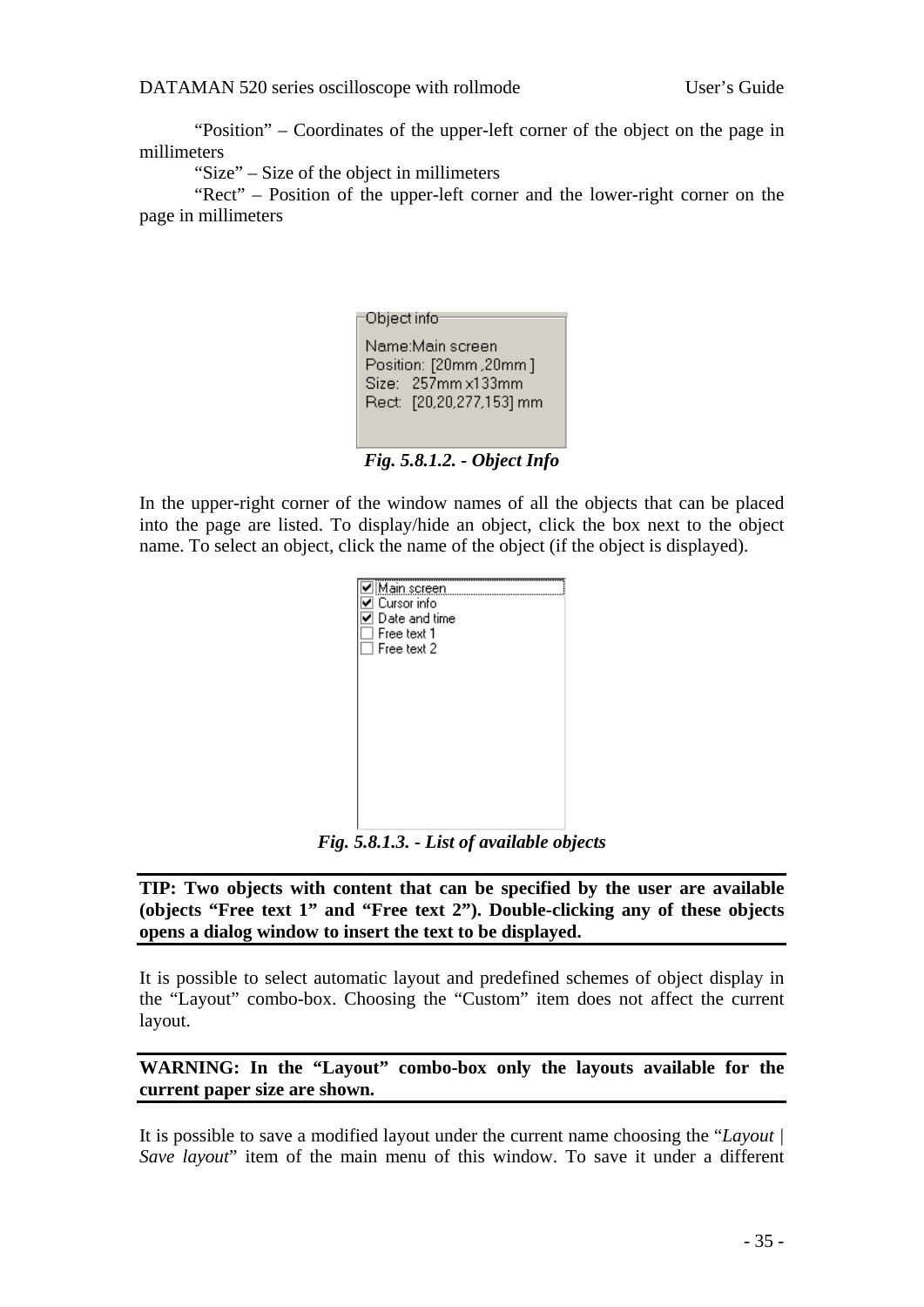<span id="page-35-0"></span>name, choose "*Layout | Save layout as*". A dialog box will appear to insert the name for the new layout.

Following are the other items Layout menu consists of: "*Layout | Manage layouts*" – Opens the Layout manager window. "*File | Printer setup*" – Opens the printer settings window "*File | Print*" – Prints the page *"File | Close" –* Terminates the print manager

#### **5.8.1.1. Setting the name of a new layout**

To open the Specify layout name dialog window, select the "*Layout | Save layout as*" item. Now you can enter the name of the new scheme.

| <b>Specify layout name</b>           |                                                                                                                                                                                                                                                                                              |  |  |  |
|--------------------------------------|----------------------------------------------------------------------------------------------------------------------------------------------------------------------------------------------------------------------------------------------------------------------------------------------|--|--|--|
| A4 - Landscape, MyOwn<br>New layout: |                                                                                                                                                                                                                                                                                              |  |  |  |
| Existing layouts:                    | A4 - Landscape, full screen<br>A4 - Landscape, tall screen<br>A4 - Landscape, wide screen<br>A4 - Portrait, full screen<br>A4 - Portrait, tall screen<br>A4 - Portrait, wide screen<br>Letter - Landscape, full screen<br>Letter - Landscape, tall screen<br>Letter - Landscape, wide screen |  |  |  |
| 0K<br>Cancel                         | Letter - Portrait, full screen<br>Letter - Portrait, tall screen<br>Letter - Portrait, wide screen                                                                                                                                                                                           |  |  |  |

*Fig. 5.8.1.1.1. - Specify Layout Name Window* 

It is necessary to insert a name of the new layout into the "New layout" box. This name has to differ from the names of the existing layouts. If the name would be identical with the name of another layout, this layout would be replaced by the new layout. At the same time the existing layout would be highlighted in the layout list. If you click a name of a layout in the list, this name will appear in the "New layout" box.

To save the layout, click the OK button.

#### **5.8.1.2. Layout Manager**

To open the Layout Manager window, select the "*Layout | Manage layouts*" item in the main menu of the print manager window.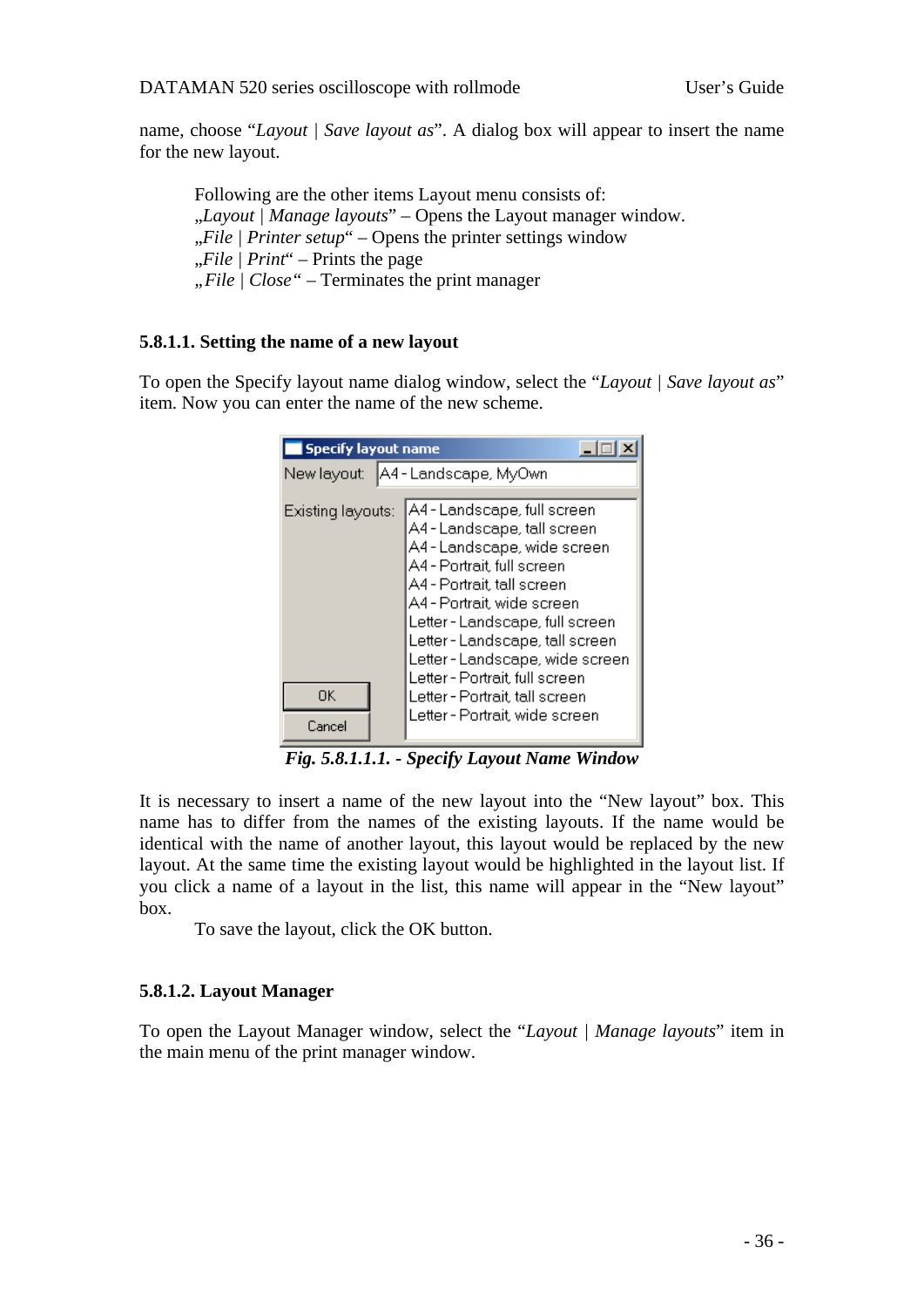#### <span id="page-36-0"></span>DATAMAN 520 series oscilloscope with rollmode User's Guide

| <b>Manage layouts</b>                                                                                                                                                                                                                                                                                |        |  |  |
|------------------------------------------------------------------------------------------------------------------------------------------------------------------------------------------------------------------------------------------------------------------------------------------------------|--------|--|--|
| Layout name:   A4 - Portrait, full screen                                                                                                                                                                                                                                                            |        |  |  |
| A4 - Landscape, full screen                                                                                                                                                                                                                                                                          | Rename |  |  |
| A4 - Landscape, tall screen<br>A4 - Landscape, wide screen                                                                                                                                                                                                                                           | Delete |  |  |
| A4 - Portrait, full screen<br>A4 - Portrait, tall screen<br>A4 - Portrait wide screen<br>Letter - Landscape, full screen<br>Letter - Landscape, tall screen<br>Letter - Landscape, wide screen<br>Letter - Portrait, full screen<br>Letter - Portrait, tall screen<br>Letter - Portrait, wide screen |        |  |  |
|                                                                                                                                                                                                                                                                                                      | OΚ     |  |  |

*Fig. 5.8.1.2.1. - Layout Manager Window* 

To select a layout, double-click its name in the list.

To erase the selected layout, click the "Delete" button.

To rename a layout, select it, insert the new name into the "Layout name" box and then click the "Rename" button.

#### **5.8.2. Color settings window**

The color settings window is opened after click on the main menu item.

| <b>Color settings</b> |      |        |
|-----------------------|------|--------|
| Channel A Set -       |      | ΠK     |
| Channel B             | -Set | Cancel |
| Grid                  | Set  |        |
| Background Set =      |      |        |
|                       |      |        |

*Fig. 4.15.2.1. – Color settings window* 

 Click "Set" button located by label to open standard operating system color dialog to change color of:

"Channel A" – channel A waveform and controls

"Channel B" – channel B waveform and controls

"Grid" – grid

"Background" – background

### **6. Data file format**

The format of acquired data is described in this chapter. The name of the file can be any Windows compatible string with extension "rmd".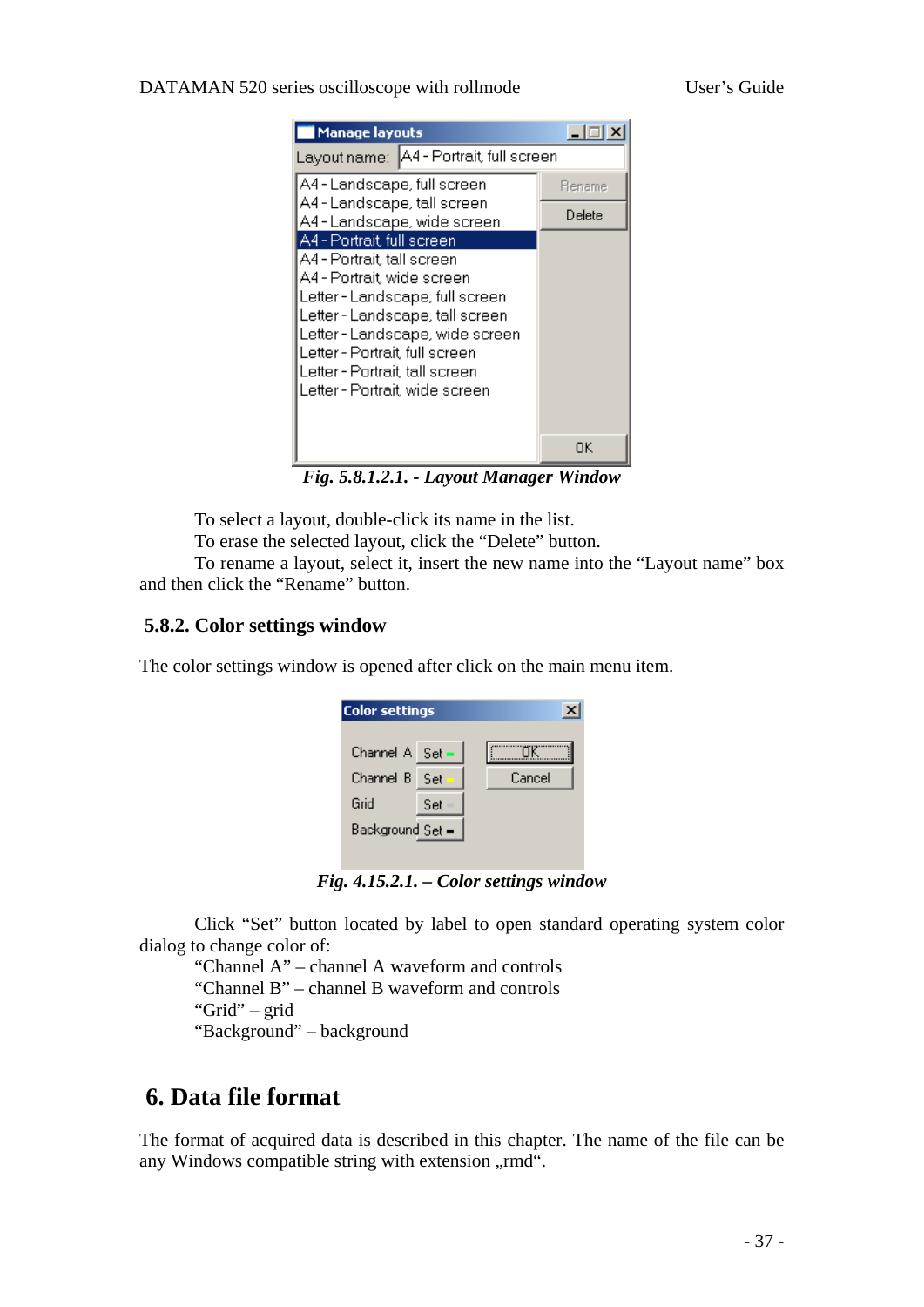### <span id="page-37-0"></span>**6.1. File contents**

The main part of the file contains data measured by the oscilloscope. Also the following data defining the oscilloscope's setup are present:

- Vertical shift of channel A
- Vertical shift of channel B
- Attenuation of the probe connected to input of channel A
- Attenuation of the probe connected to input of channel B
- AC/DC switch setting on channel A
- AC/DC switch setting on channel B
- Position of zero, channel A
- Position of zero, channel B
- Sampling frequency
- Sensitivity of channel A
- Sensitivity of channel B

In addition to these information, there are two special indicators to indicate the ARM and OVERRUN conditions of data acquisition.

### **6.2. Data format**

The samples are represented as the 8 bit values with valid data range from 1 to 255.

#### **TIP: The value 0 for acquired data is invalid. It is used to indicate the field of special information.**

The samples are stored chronologically in order of sampling. Channel B is first.

The special indicators are stored in the place of occurrence. There are two special indicators, both are 16 bit wide:

ARM: 0x0002 (this indicator is stored in 16 bit word as 02 00, because the Big Endian method is used.).

OVERRUN: 0x0001 (this indicator is stored in 16 bit word as 01 00, because the Big Endian method is used.).

### **6.3. The oscilloscope settings**

All oscilloscope settings are stored as the array of 16 bit words. The structure of the array is as follows:

0x0000 – Beginning of the oscilloscope settings field.

LNG - Length of the structure including field indicator in 16-bit wide words.

- CODE Setting code
- DATA Data for described setting